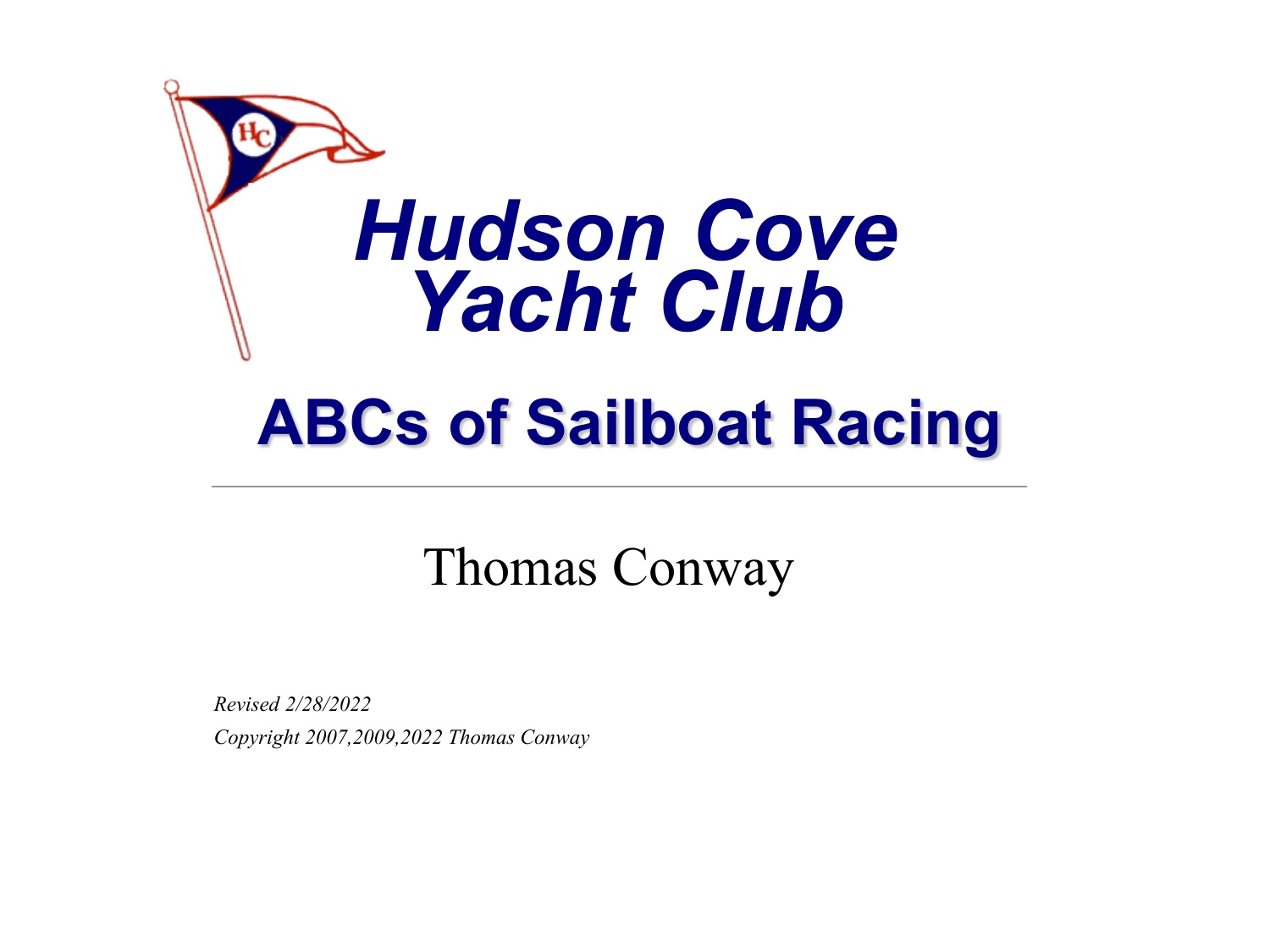#### Racing Rules Reading Suggestion

• [This book is the best to learn the rules: Understanding](http://www.amazon.com/Understanding-Racing-Rules-Sailing-2009-2012/dp/0979467764/ref=sr_1_1?ie=UTF8&s=books&qid=1242395278&sr=8-1) the Racing Rules of Sailing through 2024

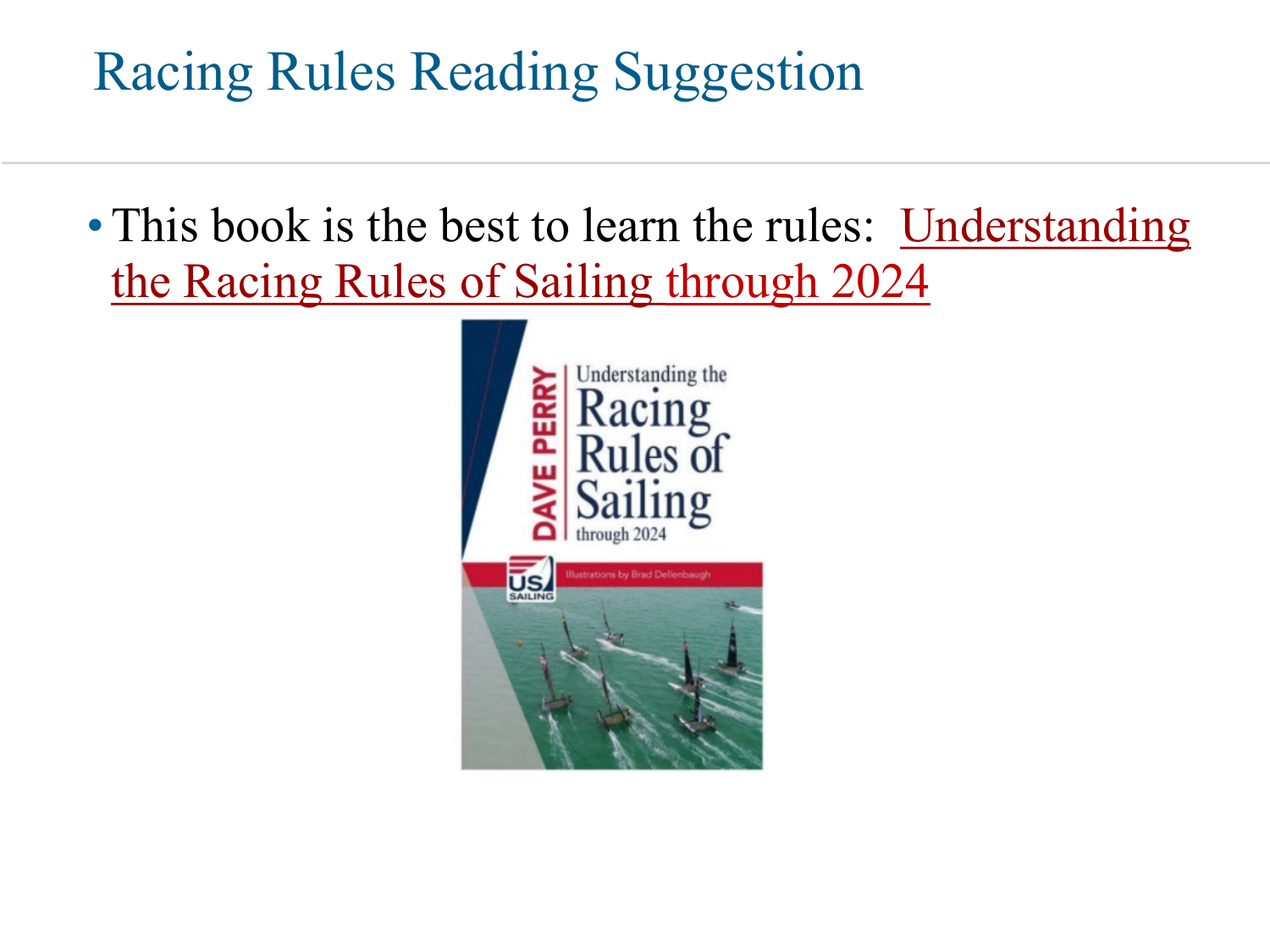#### Agenda

- Why Race?
- Forms and Registration Information
- •Rules, Rules, Rules (made easy!)
- Tips to get you out and racing fast
- Other Options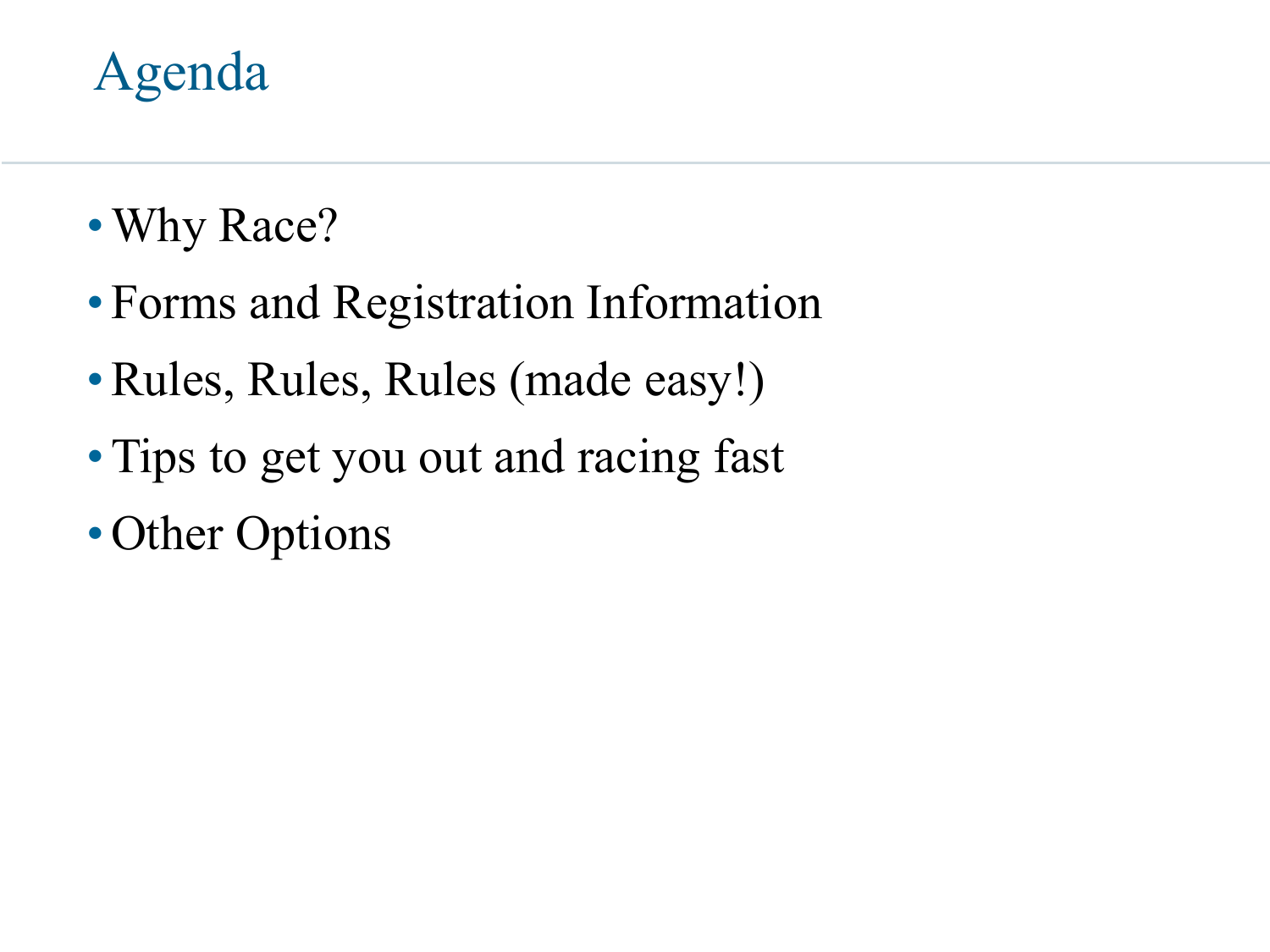#### Why Race?

- •It is fun to sail
- Gets you out on the water with like minded people
- Improves all aspects of sailing
	- Learn how to make your boat move its fastest
	- Learn how to get anywhere without motoring
- Post Race Parties
	- Share stories and experiences on a common ground
	- Opportunity to learn more about sailboat racing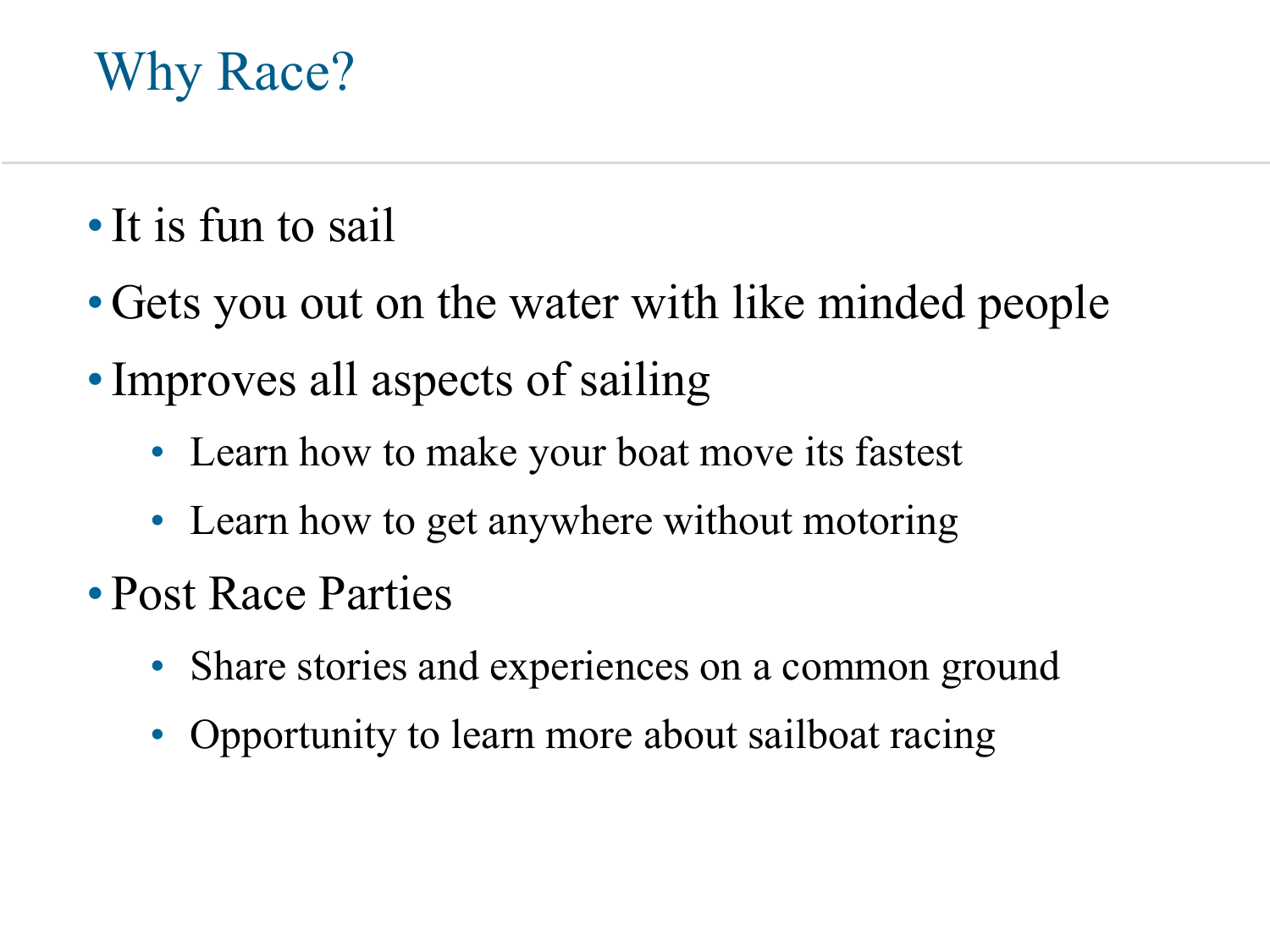### Why so many forms?

- PHRF form helps to make sure different boats can compete on an even field
- HRYRA and HBRA provide the organization for racing on the Hudson River
- Registration let's the organizer know who is going to race
- Racing Instructions let you know how the individual regatta will be run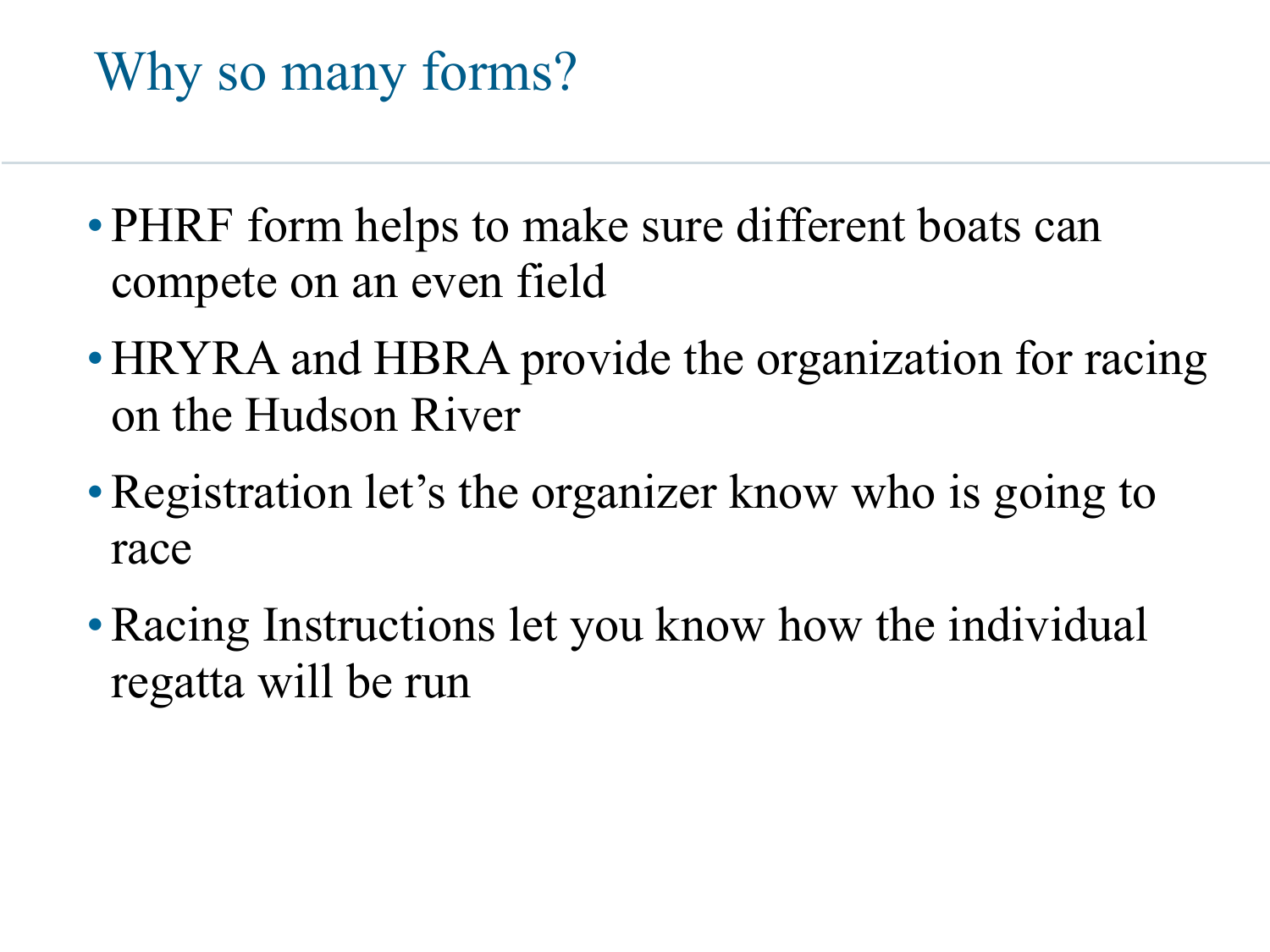#### What is PHRF?

- Rating system to make boats even
- You get a number that is seconds per mile
- That number is multiplied by the miles and subtracted from your overall time
- "Corrected" results are the final results
- You may beat a boat over the line and they could still beat you in the results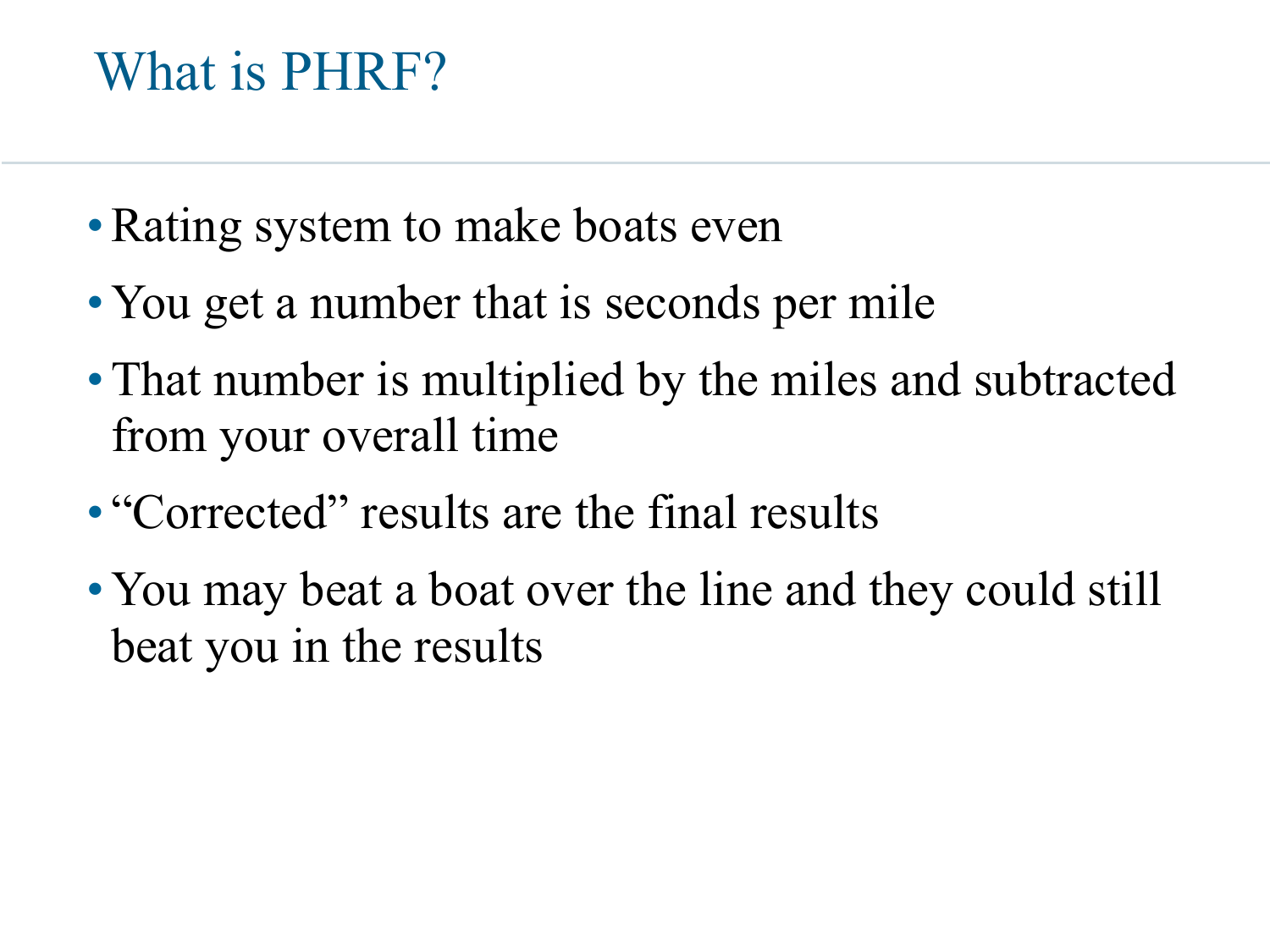#### Sample PHRF Scenario (Time on Distance)

#### **Results**

Boat A PHRF rating - 60 Boat B PHRF rating - 120

10 mile course

A finish: 2:00:00 (2hours) B Finish: 2:05:00

A handicap =  $10 * 60 = 600$  seconds B handicap =  $10 * 120 = 1,200$  seconds

A Corrected: 1:50:00 B Corrected: 1:45:00

B won!

#### **Boat to Boat**

Boat A PHRF rating - 60 Boat B PHRF rating - 120

10 mile course

Rating Diff =  $120-60 = 60$ 

A is faster than B, so A owes B 60 seconds a mile

For a 10 mile course, A owes B 600 seconds or 10 minutes.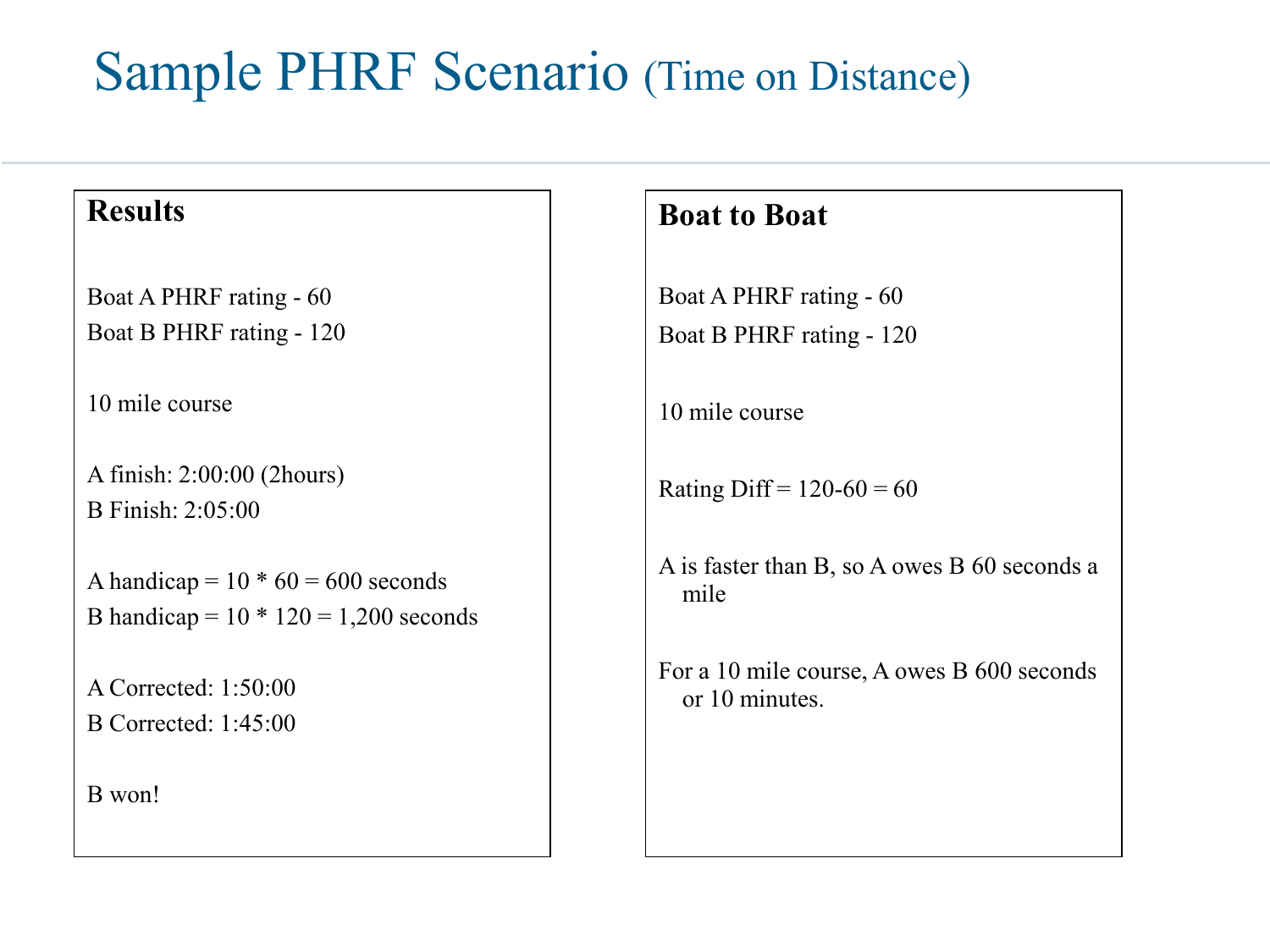#### Alternate PHRF Scenario (Time on Time)

- Time on time scoring uses the time of a boat to set the rating allowance
- Boats won't know the results until after the race is completed
- Too complicated to cover here
- In general, faster races (windy) will shrink the rating difference between boats while slow races (no wind) will increase the rating difference.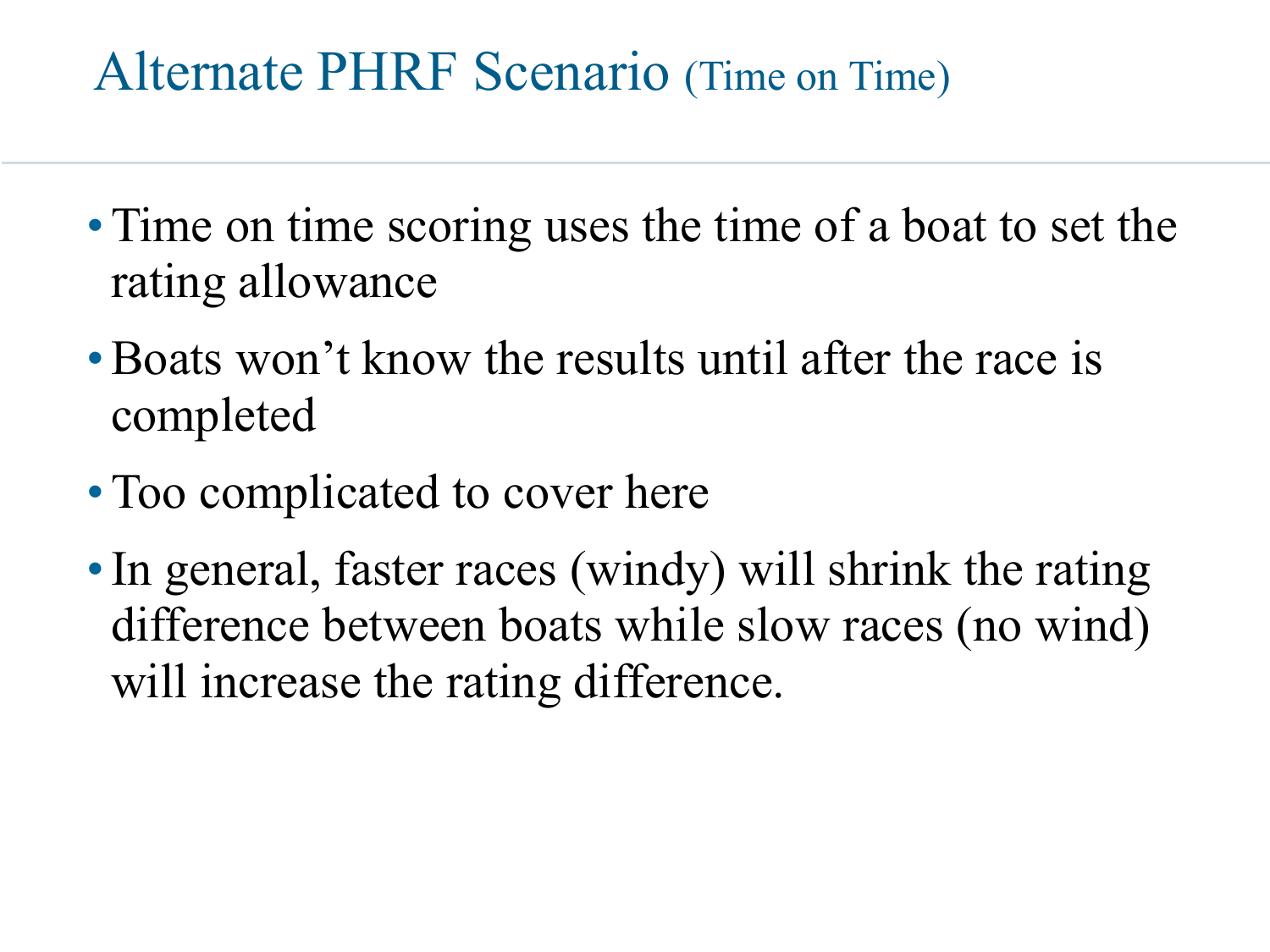#### PHRF Form (review handout)

- If you are new to racing, skip the spinnaker info
- Ask your yacht broker or check the designer's site for specific measurements
- Reach out to HRYRA with any questions
- Measure your sails carefully or ask your sail maker for the measurements
- Don't forget to check the furling box
- •If you miss something material, George will find out, so do not worry about getting it perfect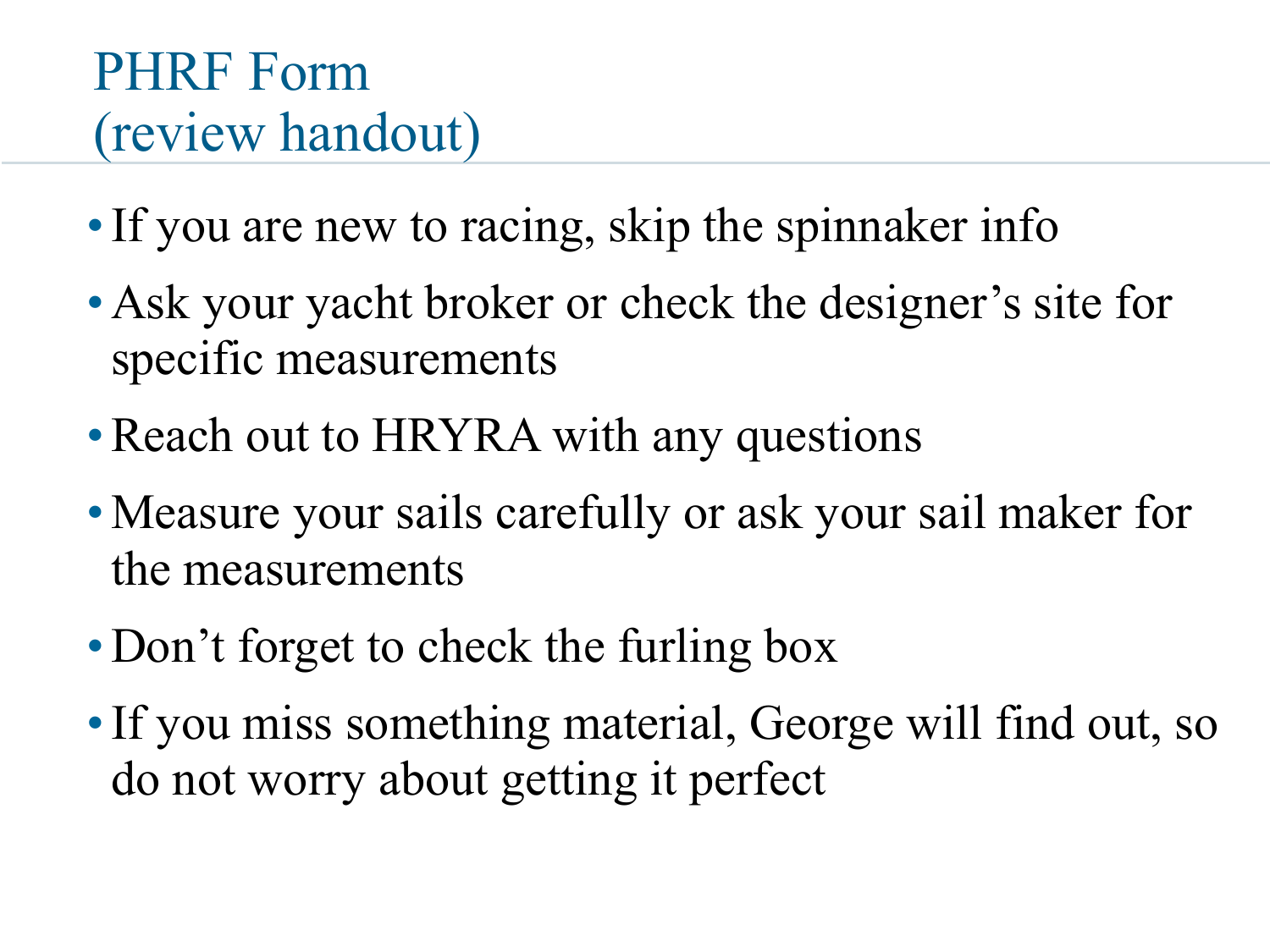#### HRYRA and HBRA Forms

- Fill these out to be registered to race with the individual events
- Each HRYRA club has its own Notice of Race (NOR) and Registration forms for their regattas
- For about \$100 you can race in all 20 Wednesday Night races
- Individual Regatta fees usually cover more than trophies and racing, such as a dinner or party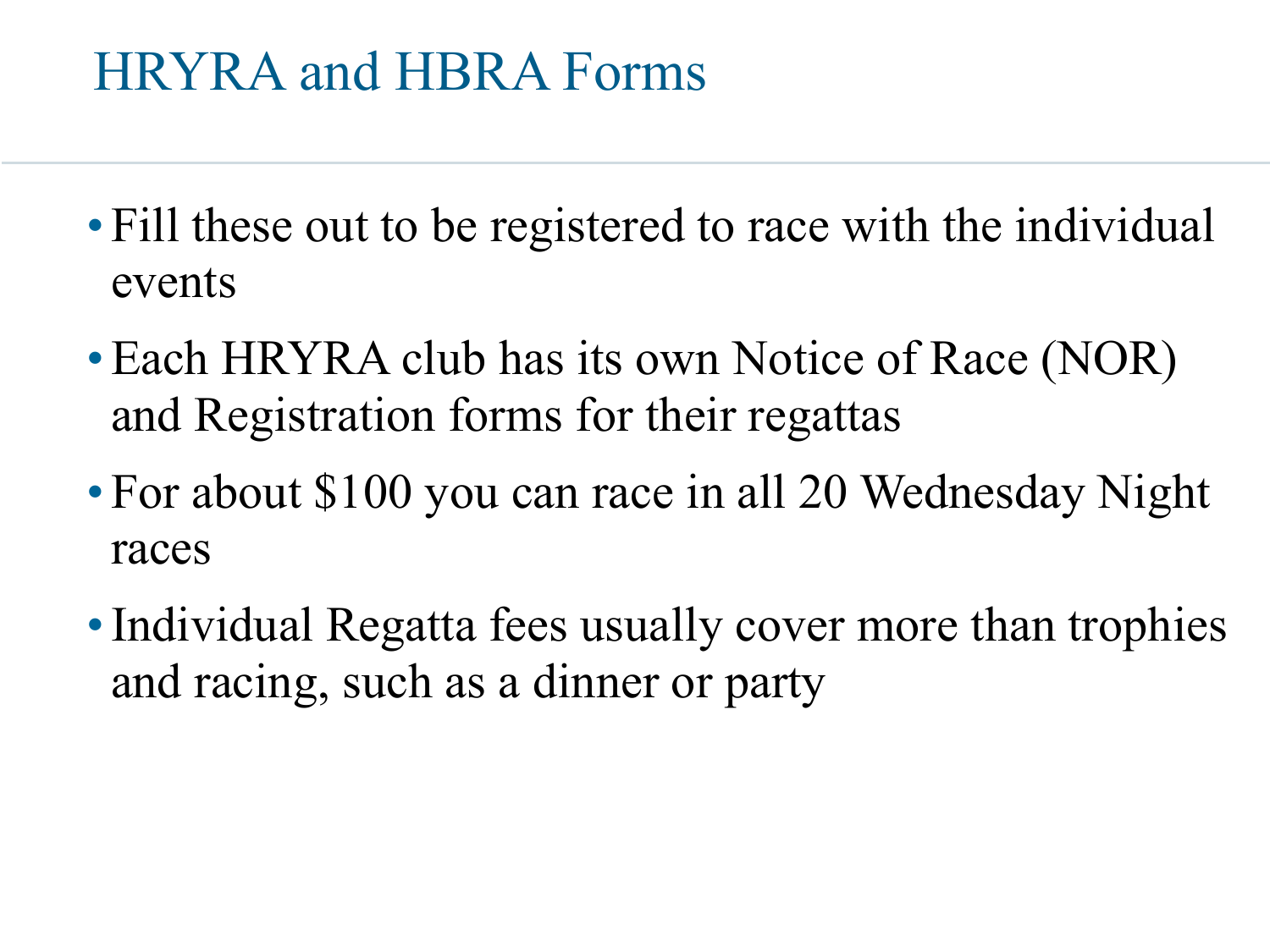# Rules, Rules, Rules Made Easy

You do not have to be an expert to begin racing. As you improve, so will your knowledge of the rules.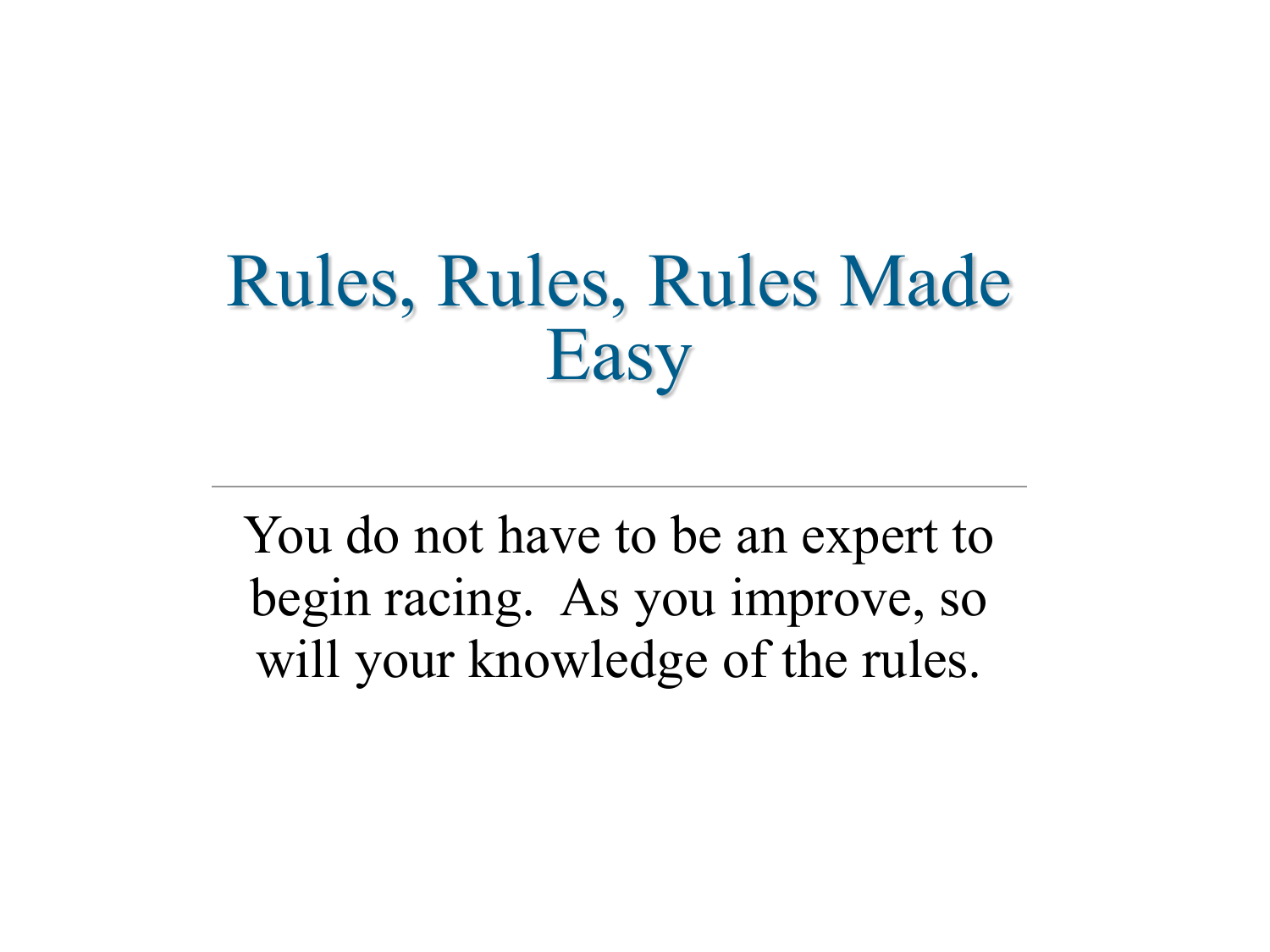# **With slide help from**

# Introduction to the Sailboat Racing Rules

#### Peter Winkelstein

*Revised 3/4/2006*

*Copyright 2005, 2006 Peter Winkelstein*

*Permission is granted to reproduce freely with the condition that this slide is duplicated in its entirety*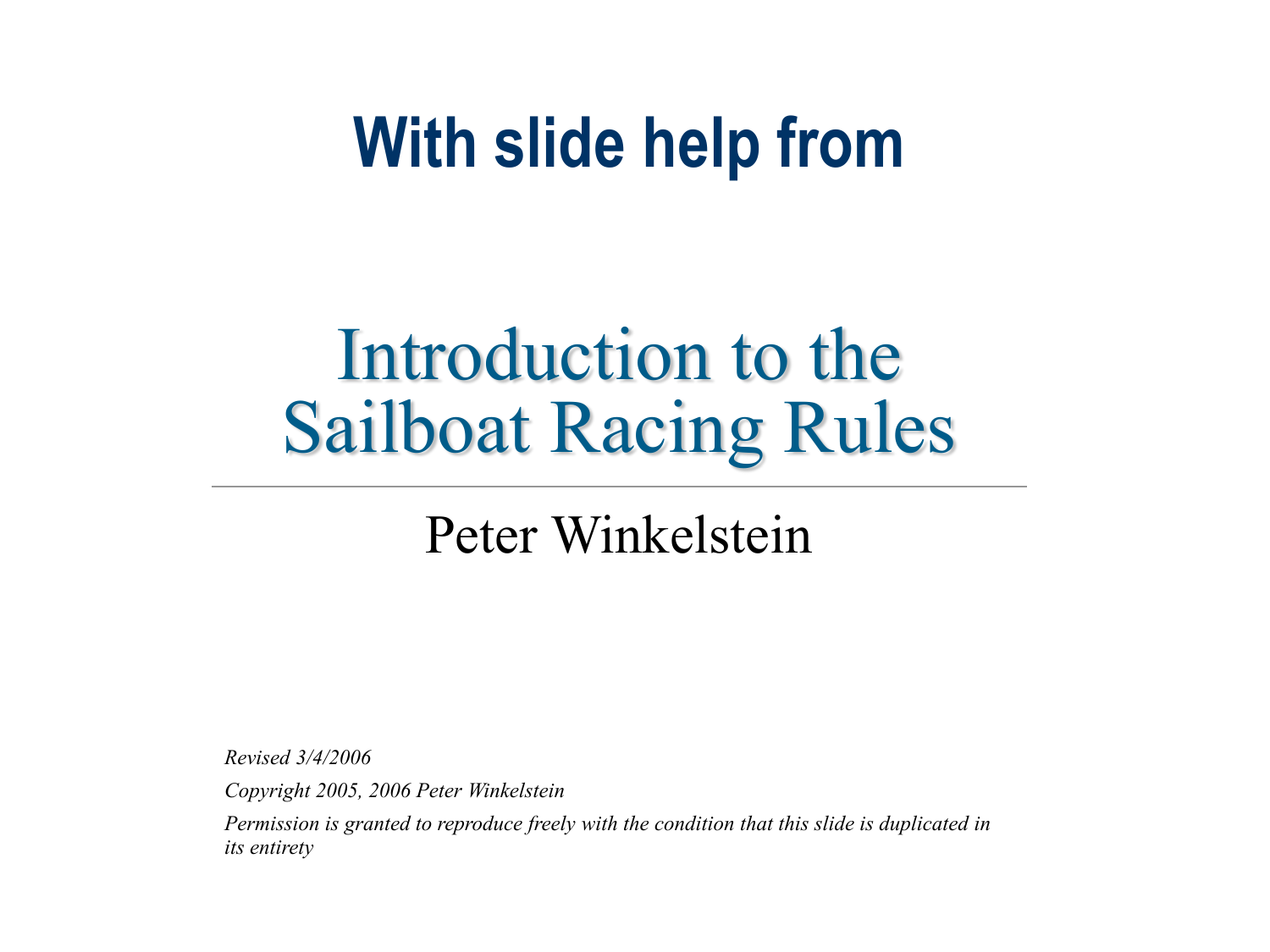#### Introduction

Is uncertainty about the rules keeping you from racing? Don't let it! Knowing just a few basic rules will take care of almost all of the situations on the race course. This presentation gives you those basics plus a little more. You'll then be ready to join the fleet!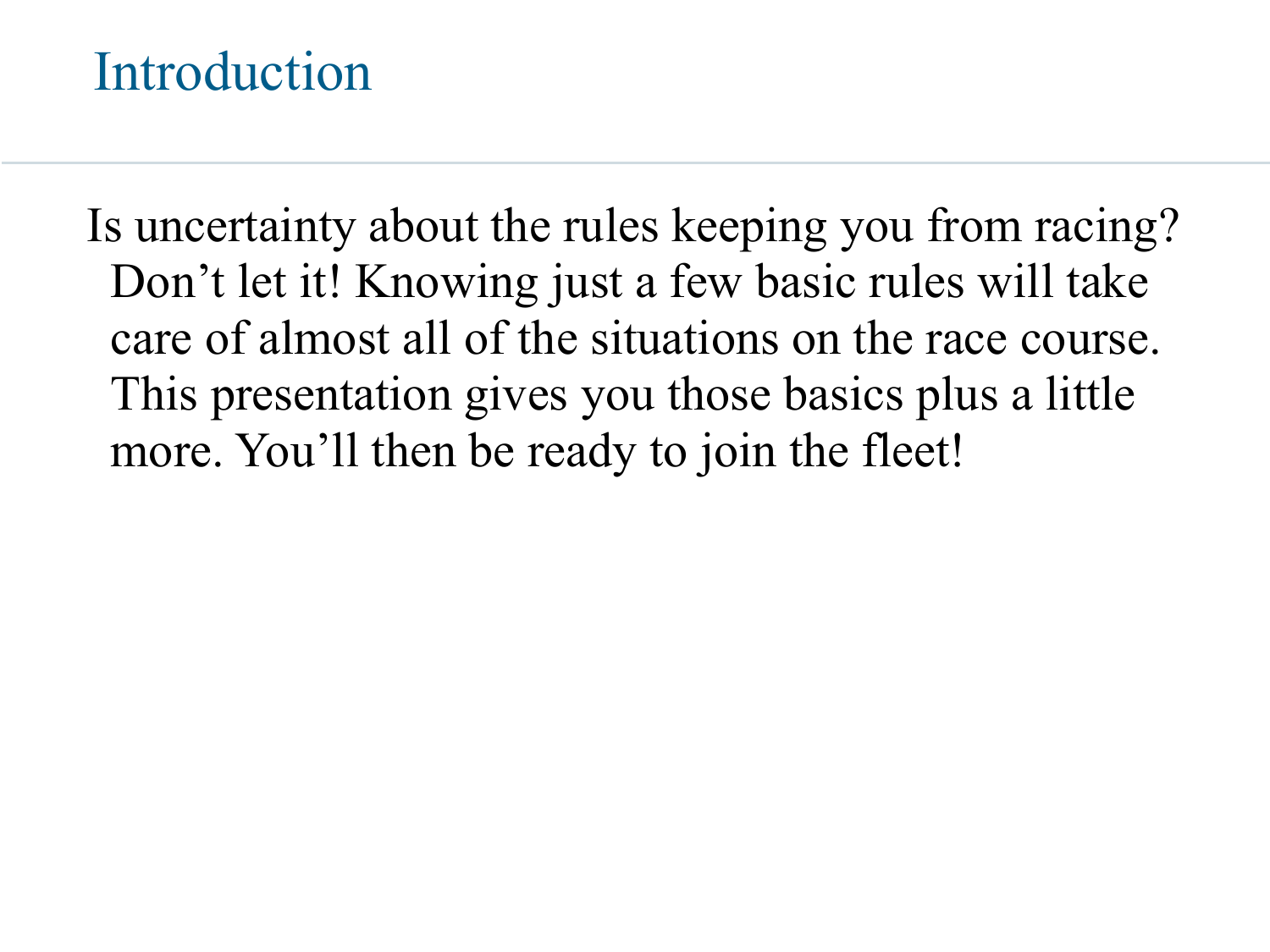#### **Overview**

- •Basic rules everyone should know
- Passing situations
- •Meeting situations
- Mark roundings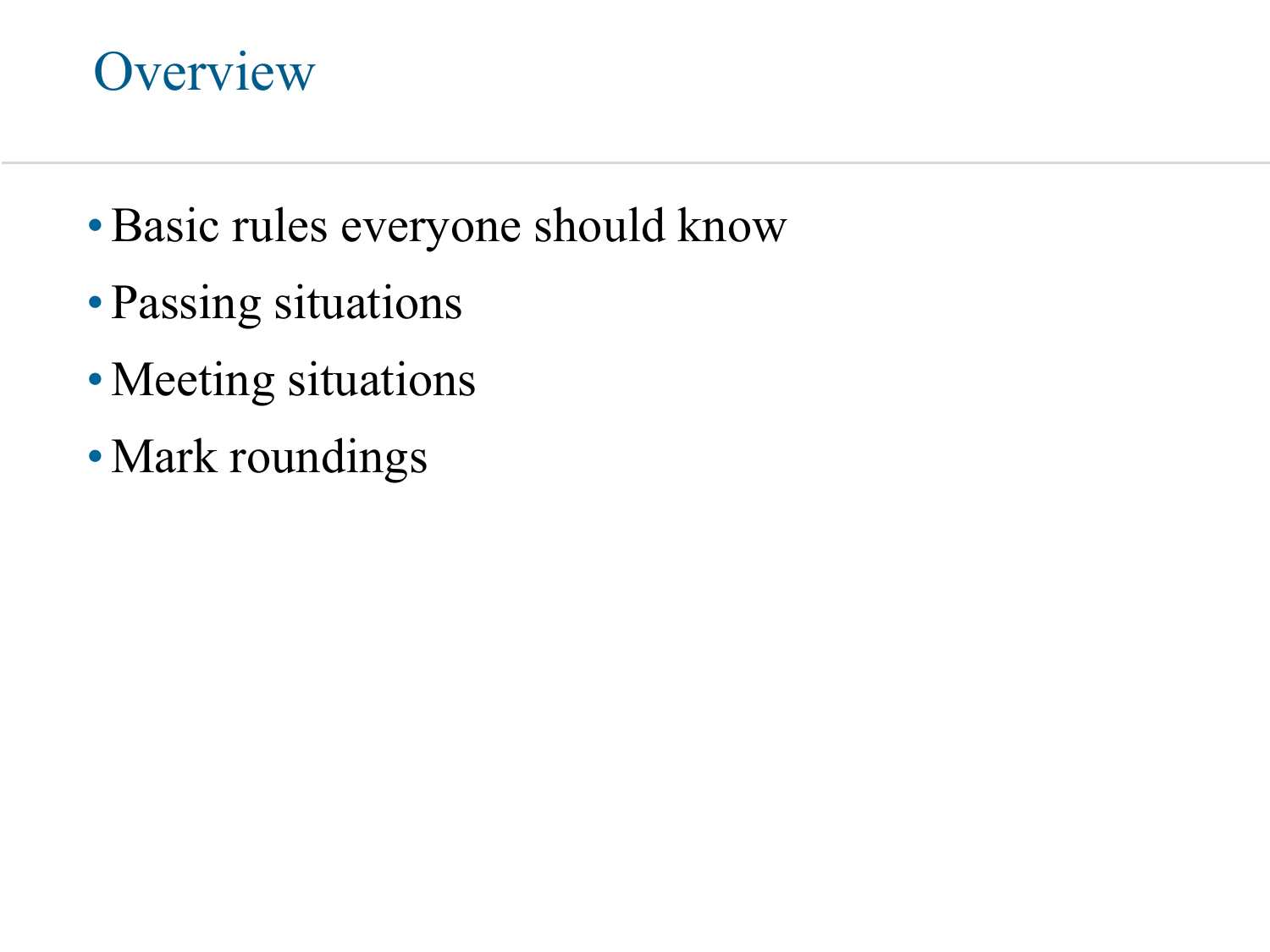• A boat on starboard tack has right of way over a port tack boat. Use trees to figure out if you are crossing. Ask cross or tack if close. Always be ready to tack or duck (don't forget main sheet when ducking!!!)

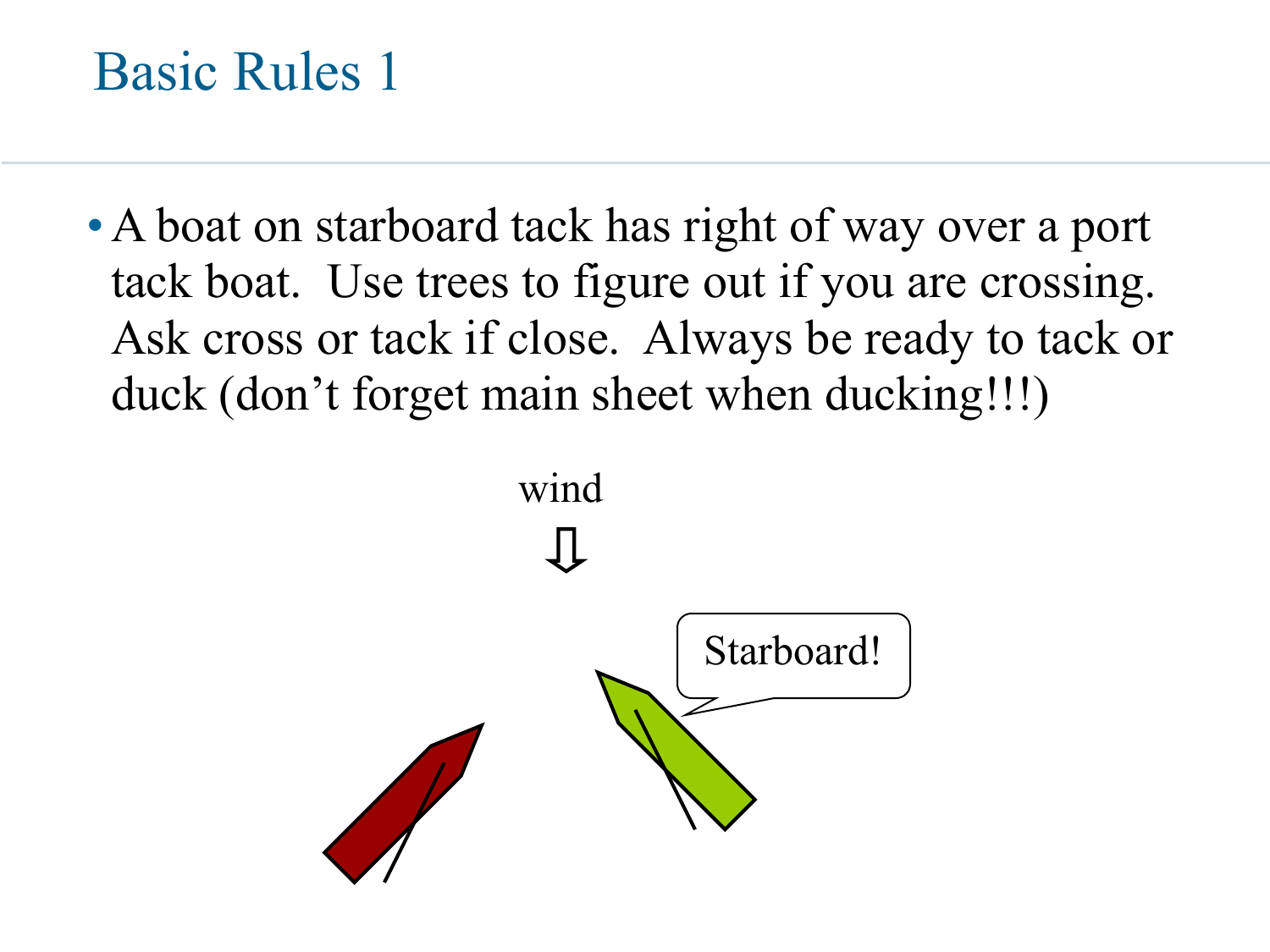

• A boat to leeward has right of way over a windward boat on the same tack. There are different rules depending on how the overlap was established.



wind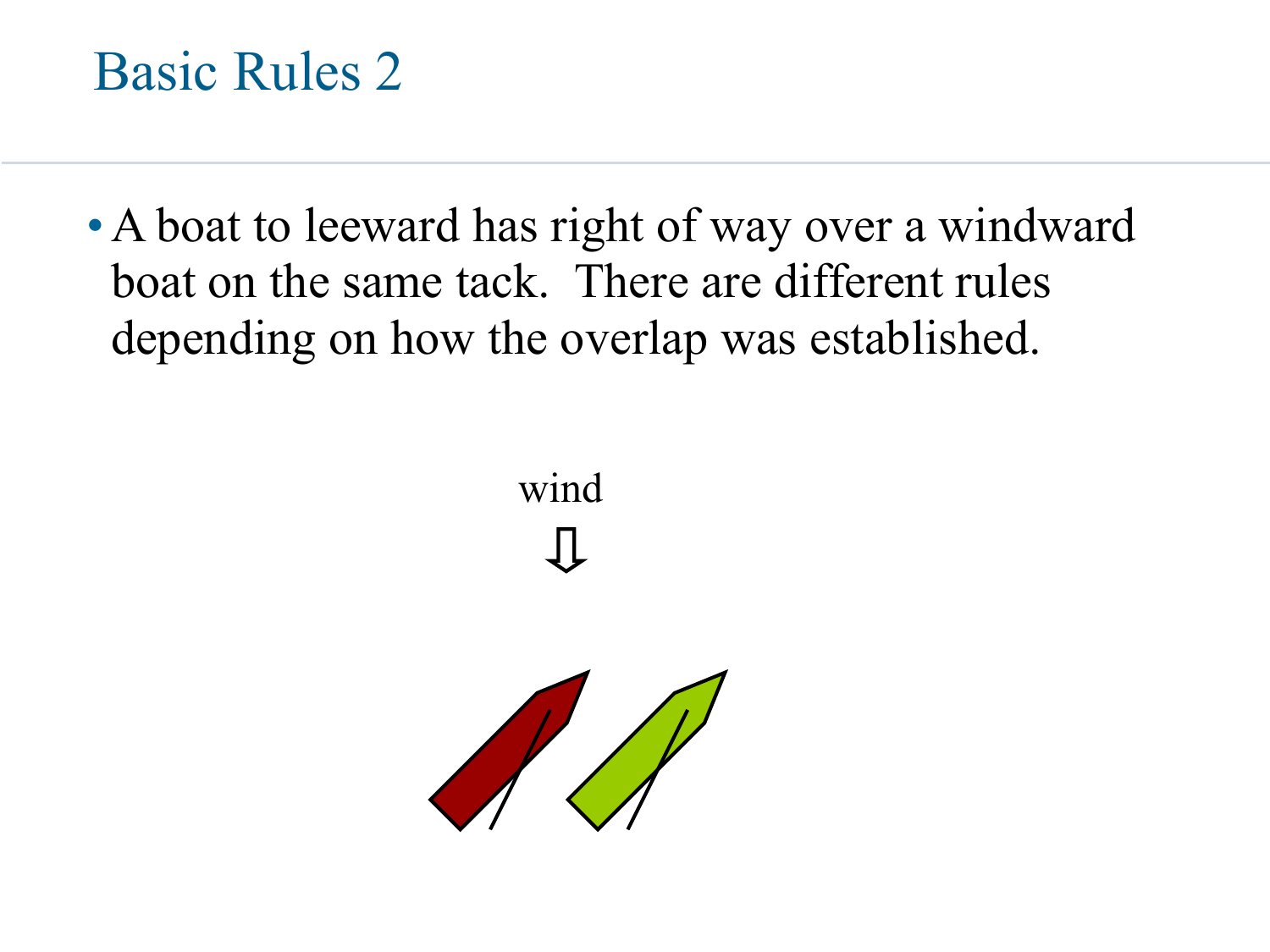

• When rounding a windward mark, an inside boat on the same tack must be given room.

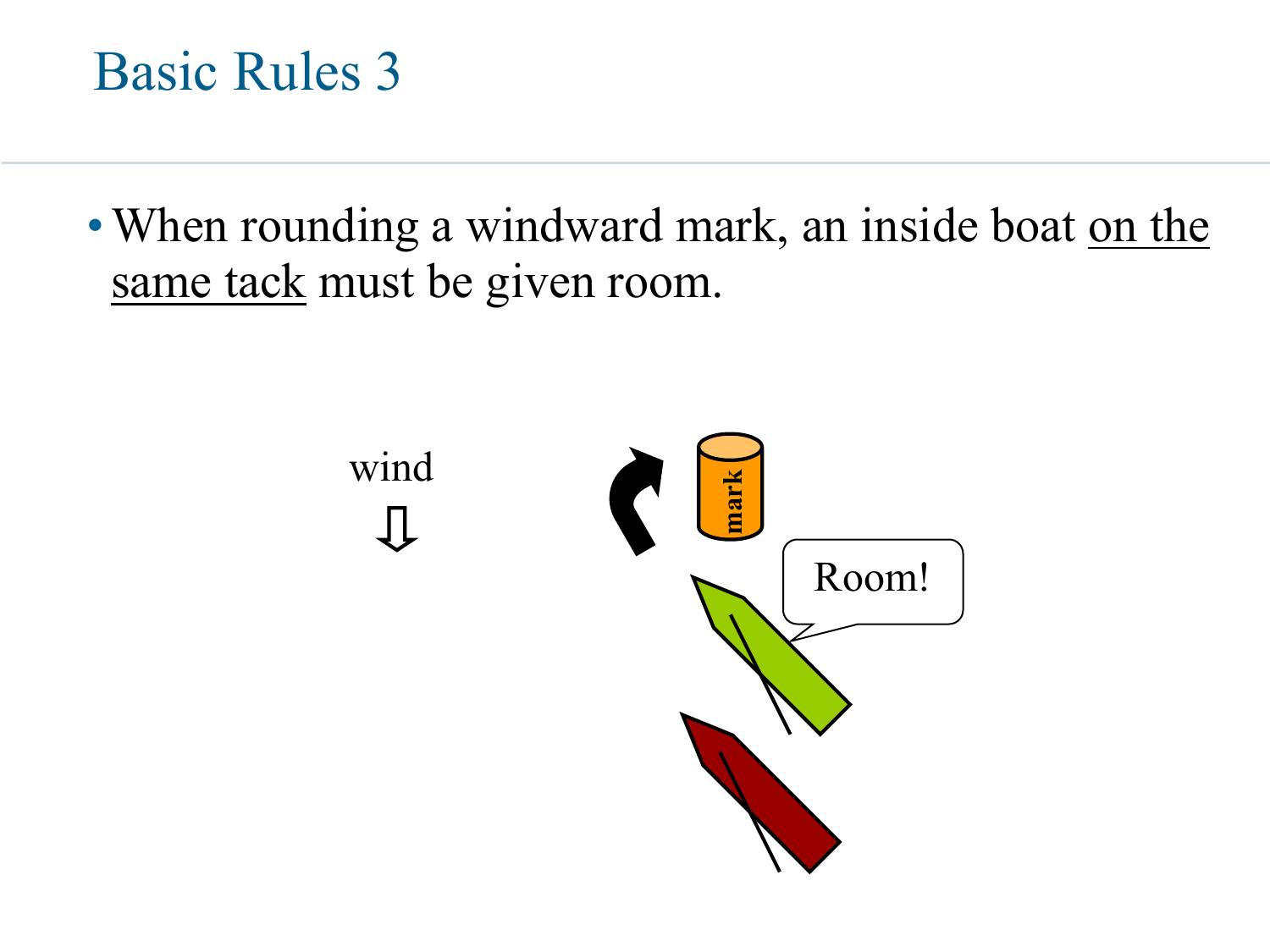• When rounding a leeward mark, an inside boat must always be given room. If the inside boat does not have overlap, you still must give room and protest the overlap later.

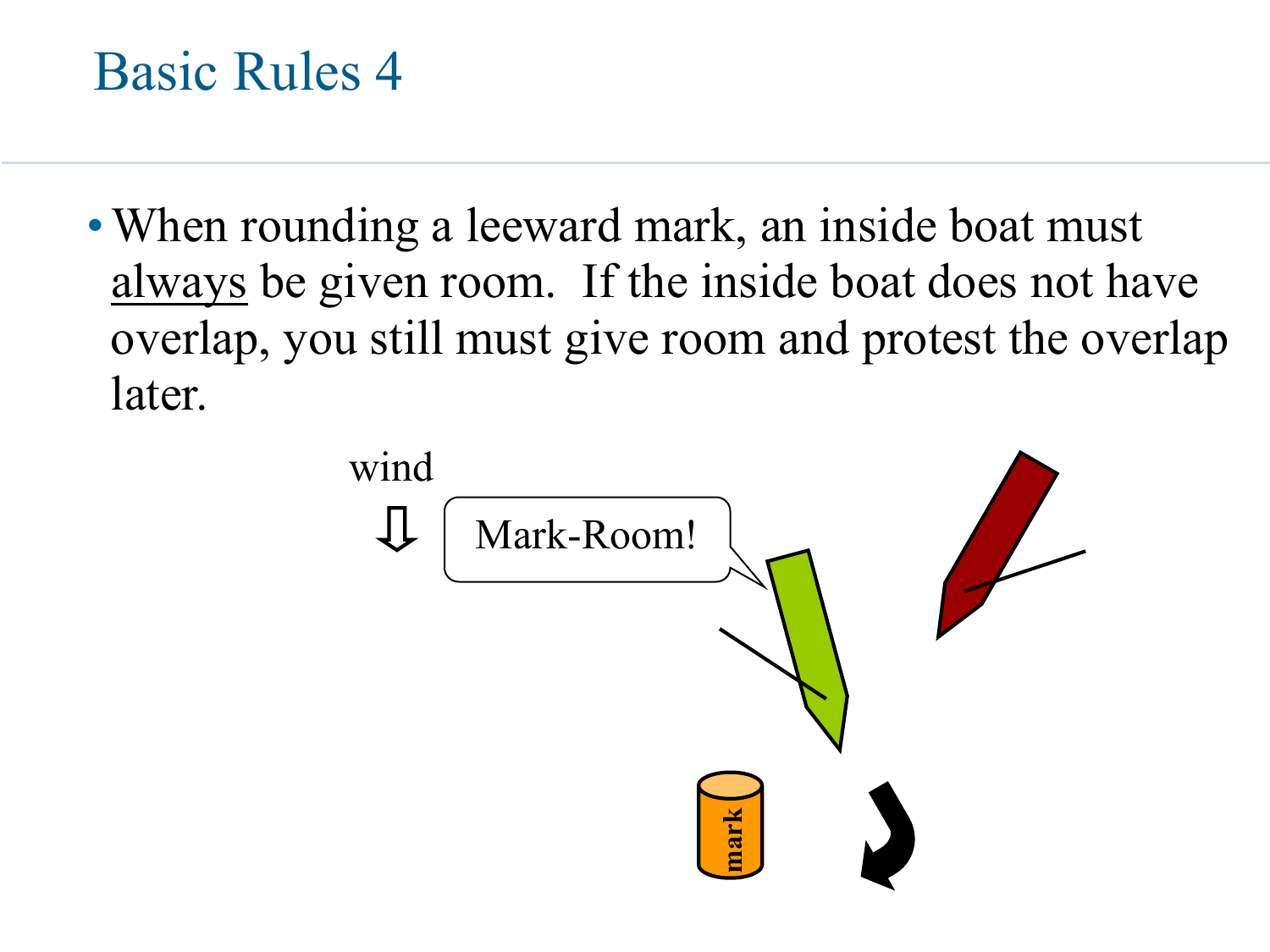- A boat which is tacking must keep clear of one that is not
- A boat clear astern must keep clear of boat ahead
- When a right-of-way boat changes course, she must give other boats room to keep clear
- You do not have to anticipate an overlap. Also, often times an overlap will be broken when you head up.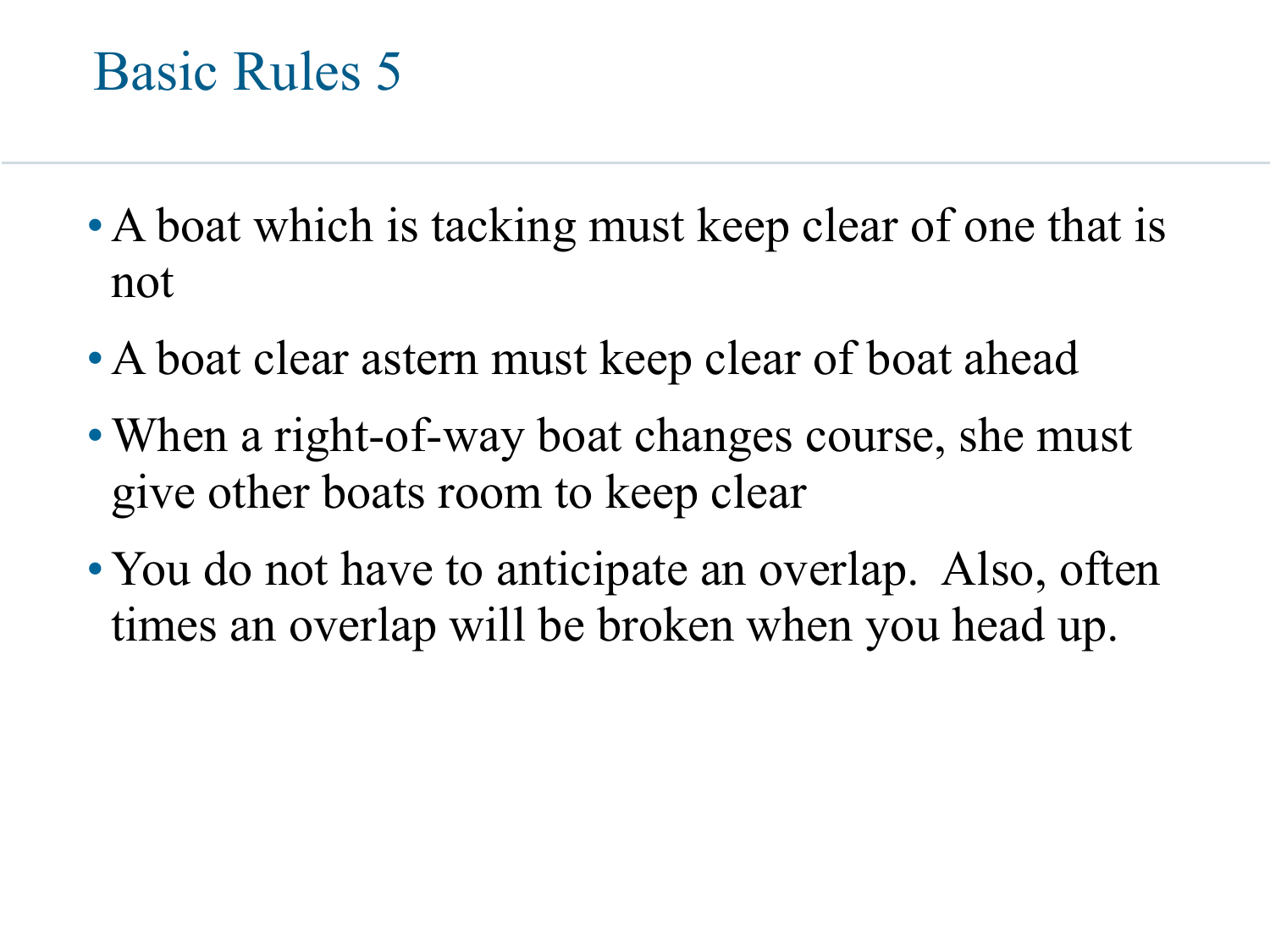- What do I do if I break a rule?
	- If you break a right-of-way rule, you must notify the race committee that you are taking a penalty.
	- If you touch a mark, you must do one turn promptly
	- If there was serious damage, you must retire. In our fleet, that is almost always a good idea when contact occurs
	- You must keep clear of other boats when doing your penalty turns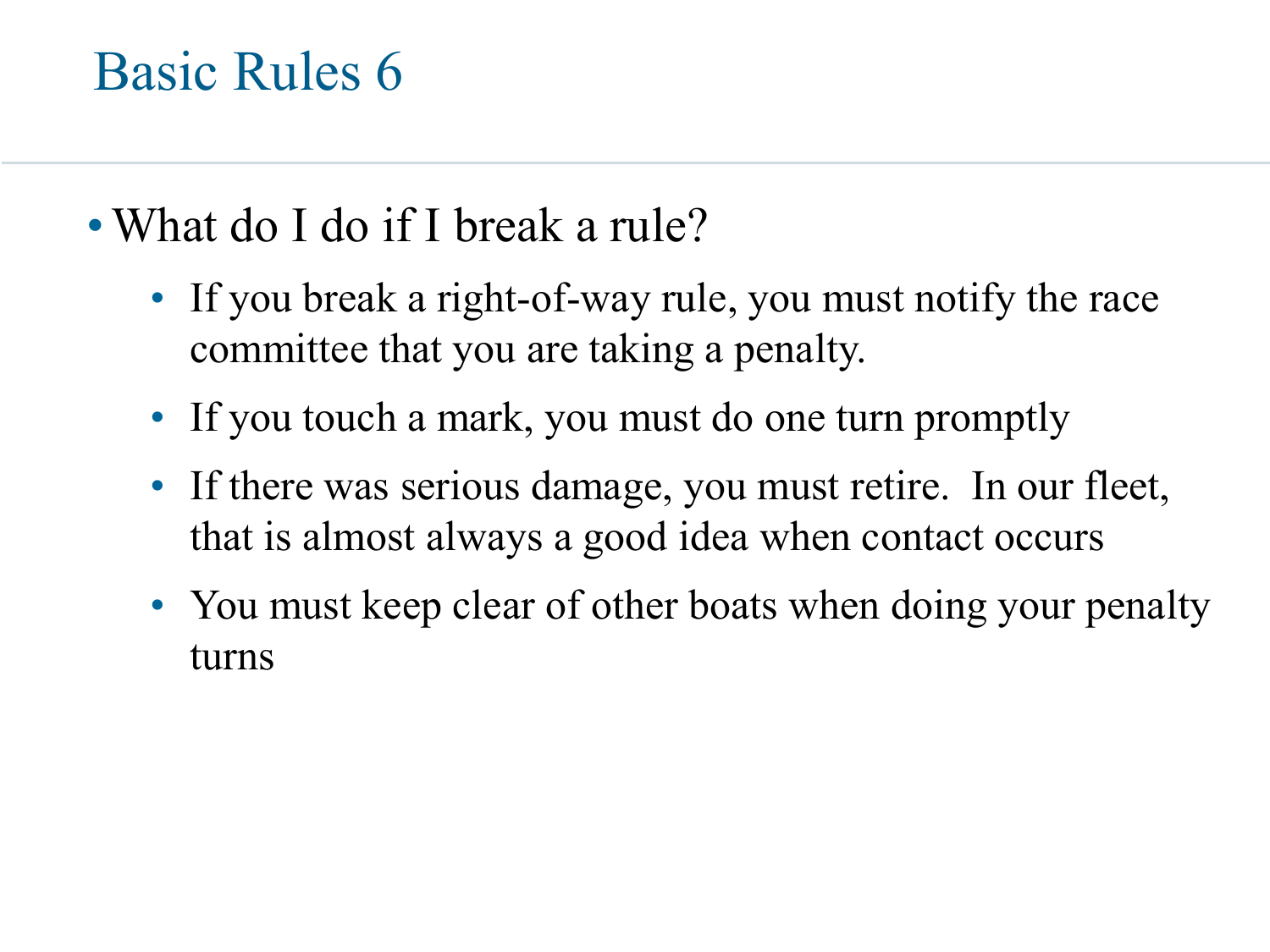#### Passing Situations 1

• A boat passing to windward must keep clear of a leeward boat on the same tack. The leeward boat may luff to prevent the pass.

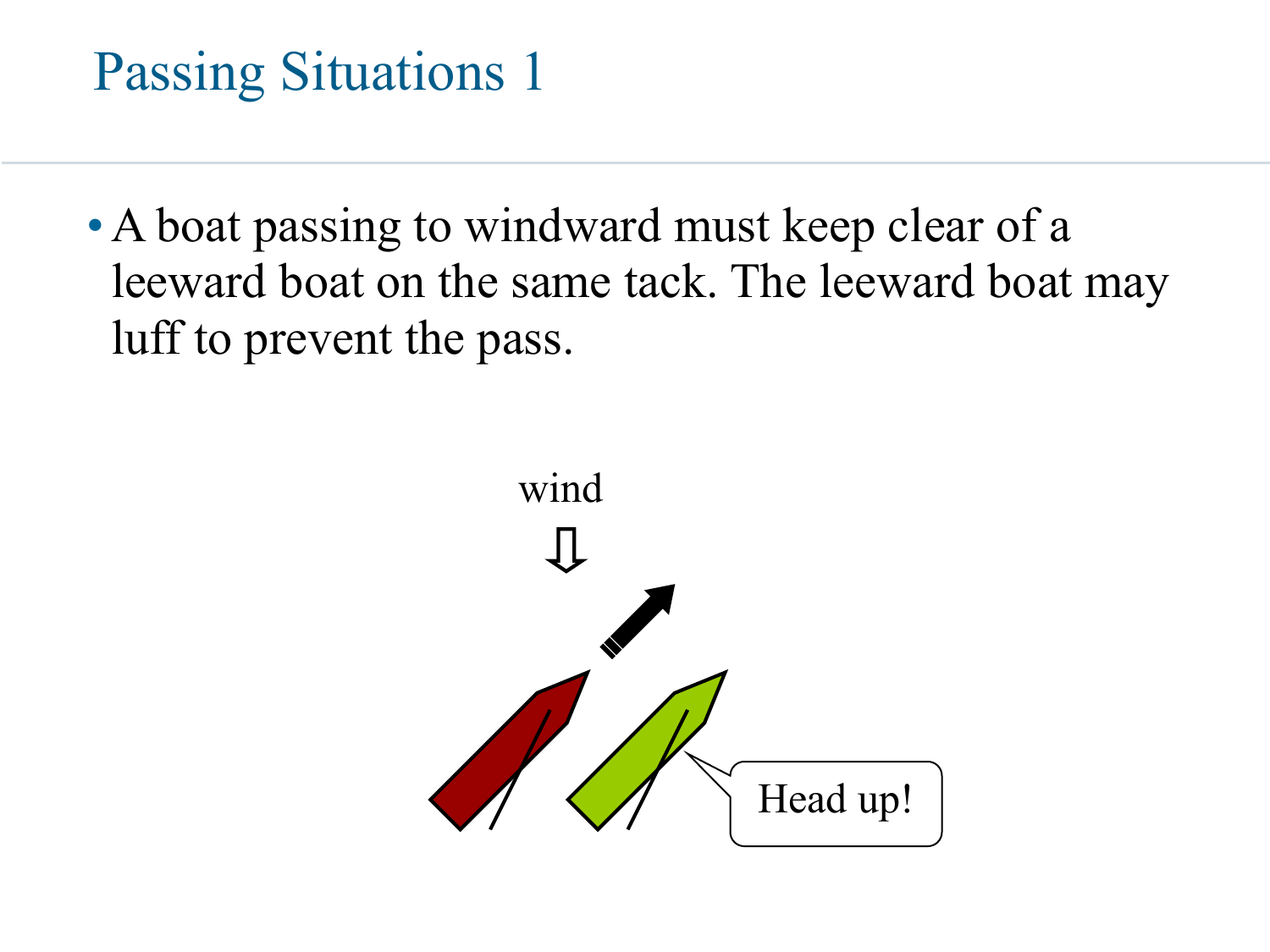

• A boat passing to leeward on the same tack must not sail above her proper course

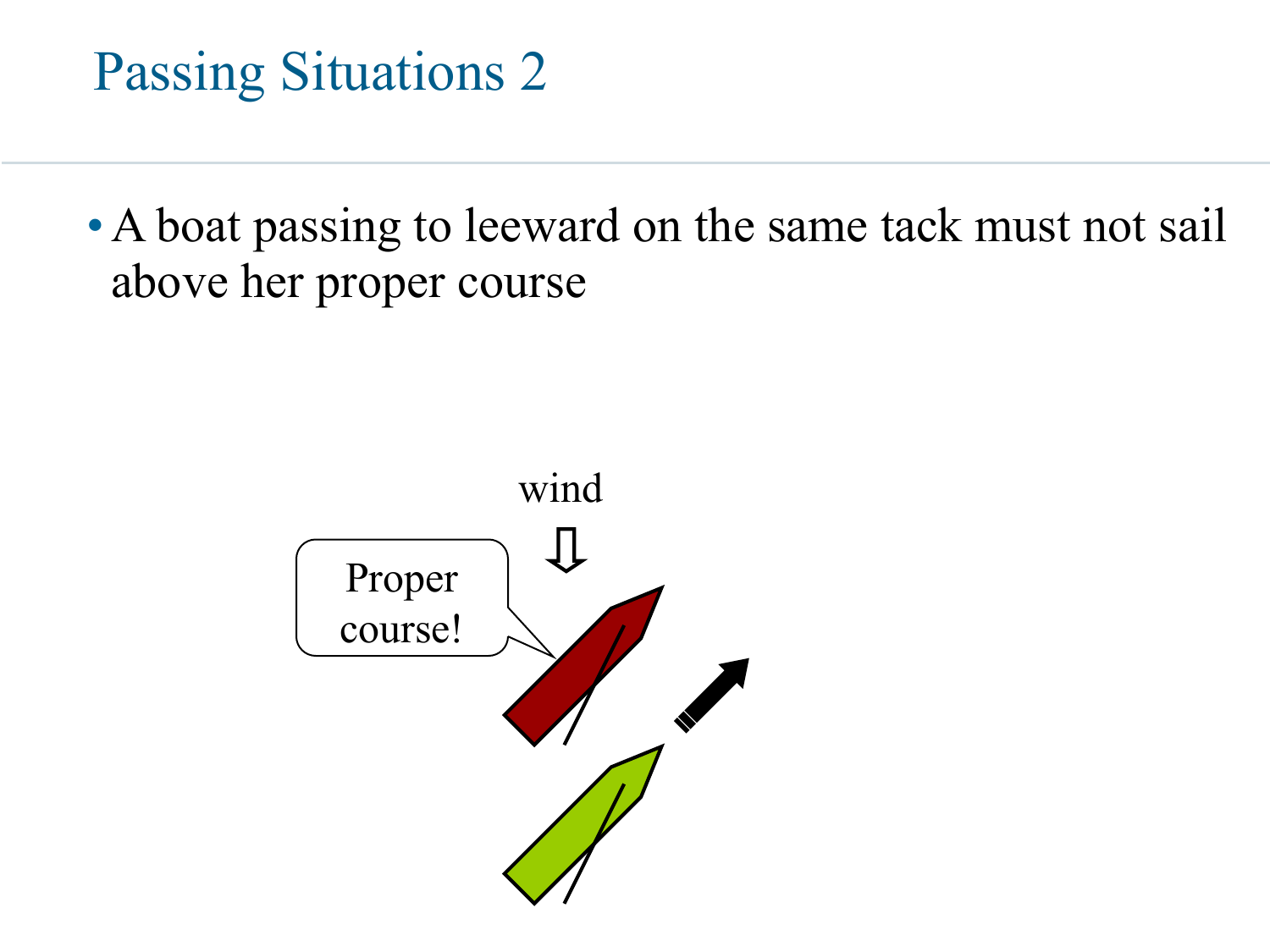#### Passing Situations 3

- Before the start, there is no proper course, so a boat passing to leeward may luff a windward boat up to head-to-wind (more rules apply, but this is basic)
- Once the start gun sounds, a boat passing to leeward may not sail above her proper course (close hauled) Note: this applies only to the start signal and not where you are on the start area.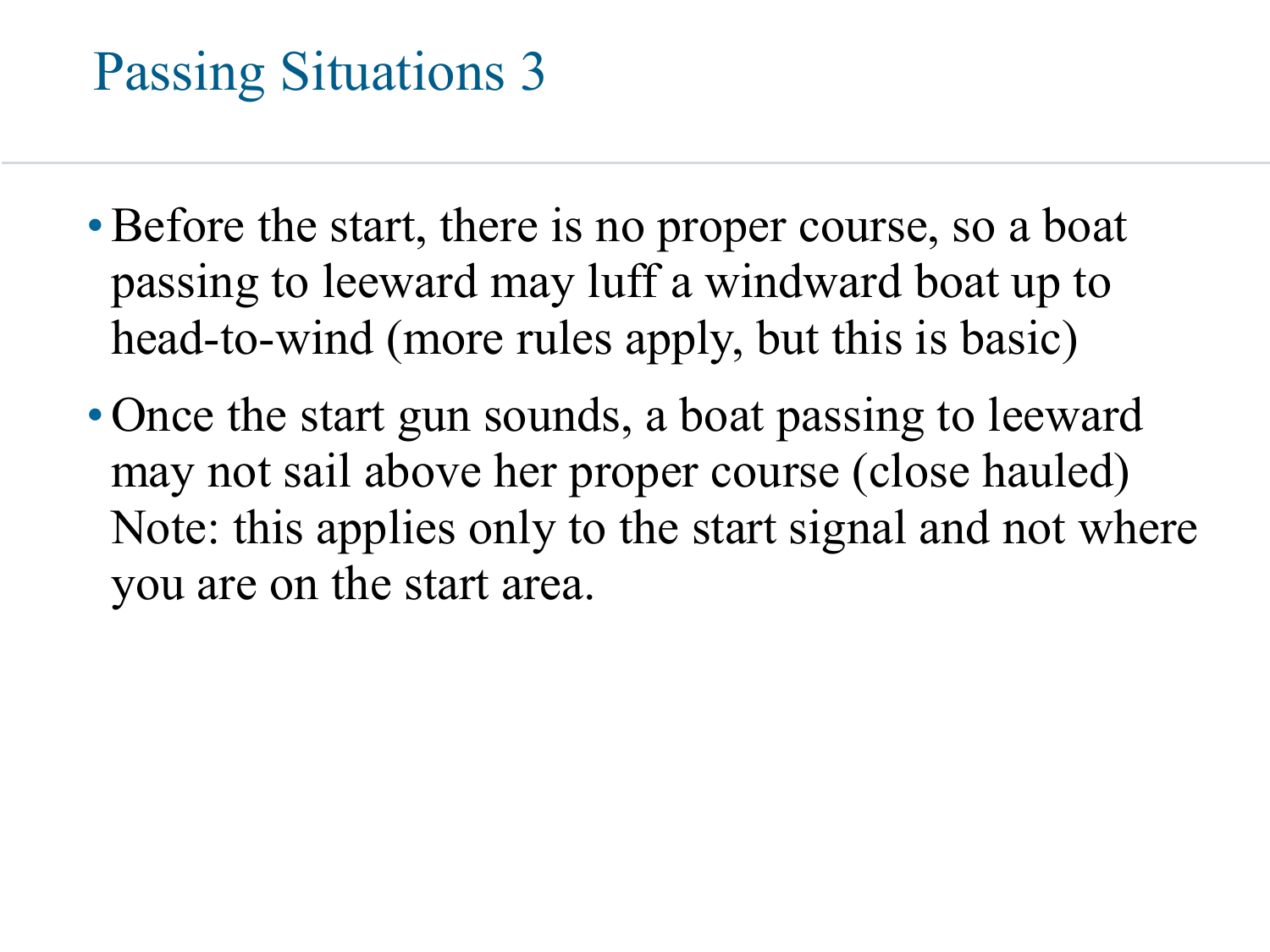#### Meeting Situations 1

•A boat on starboard tack has right of way over a port tack boat

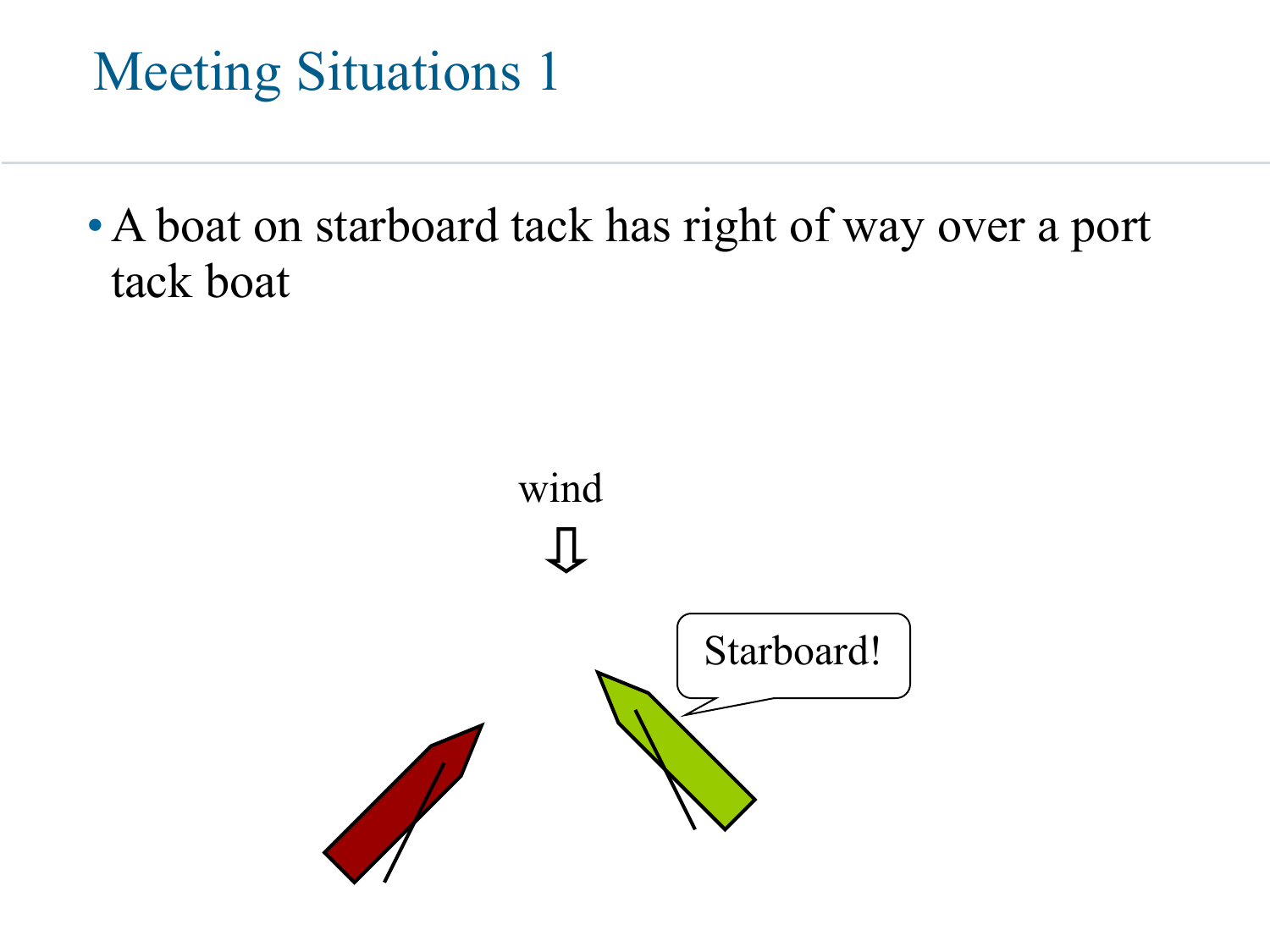### Meeting Situations 2

• Tack (and windward/leeward) is defined by which side the boom is on. The boom can not be held out to keep a boat on starboard.

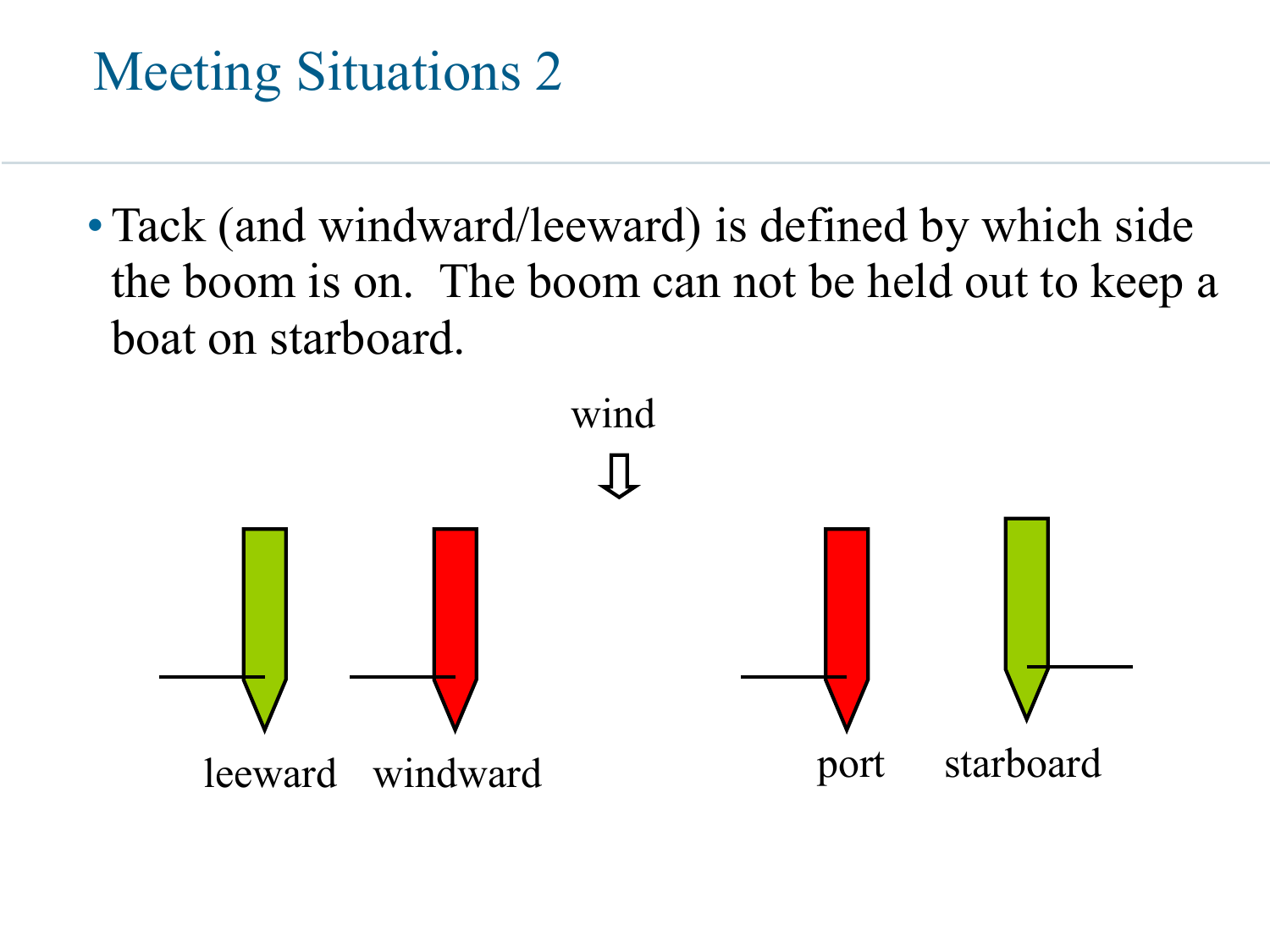#### Meeting Situations 3

- A right-of-way boat must give a keep-clear boat room to keep clear. This applies when overlapped. Port tack boats will almost always have the ability to avoid a starboard tack boat.
- A starboard tack boat must not change course if as a result the port tack boat must immediately change course to keep clear (i.e. no hunting) This applies when the port boat is going below the starboard boat.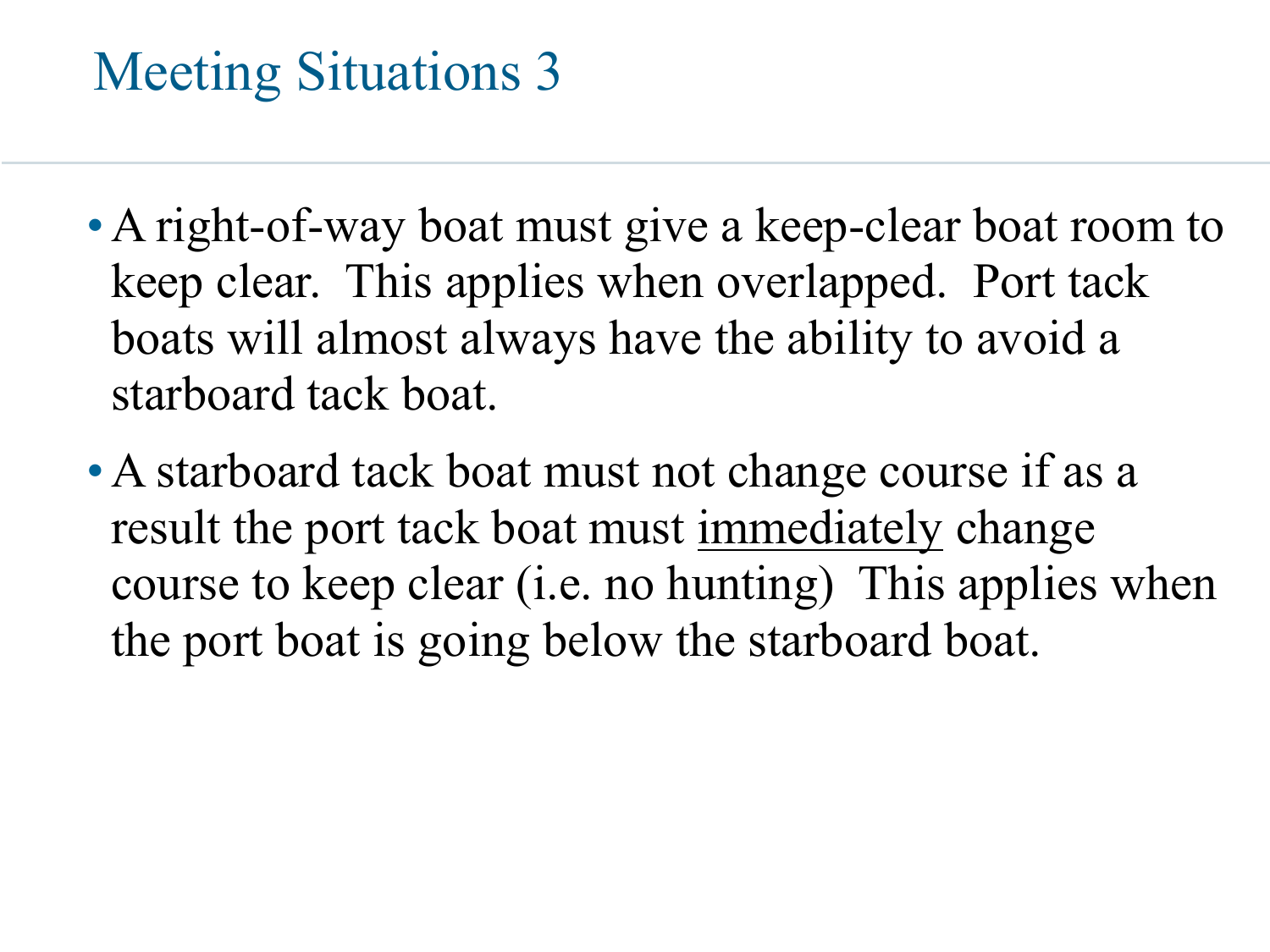• At a windward mark, a boat on starboard tack has right of way over a port tack boat. You lose these rights when tacking.

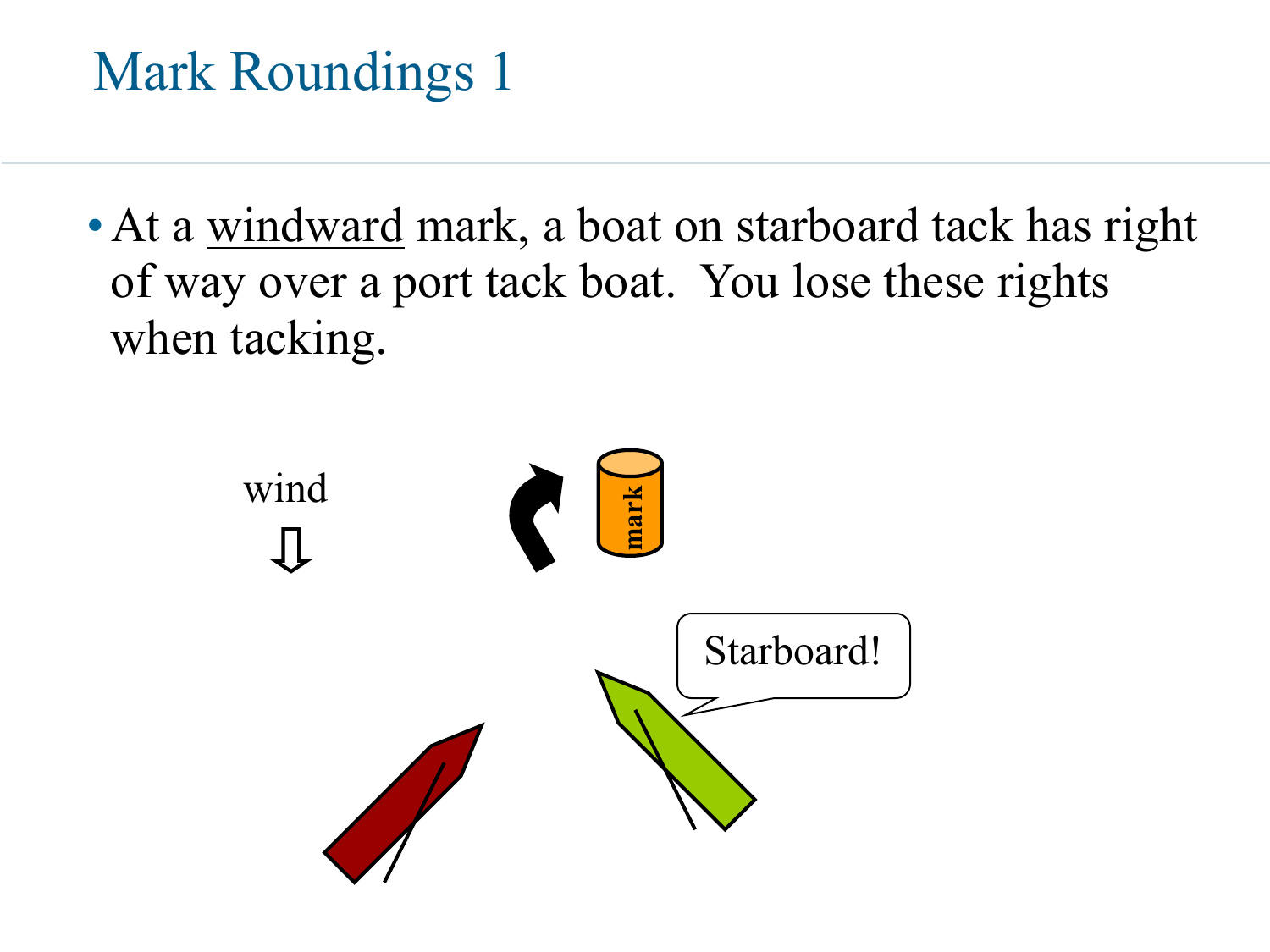• When rounding a windward mark, an inside boat on the same tack must be given room if overlapped within three boat lengths of the mark

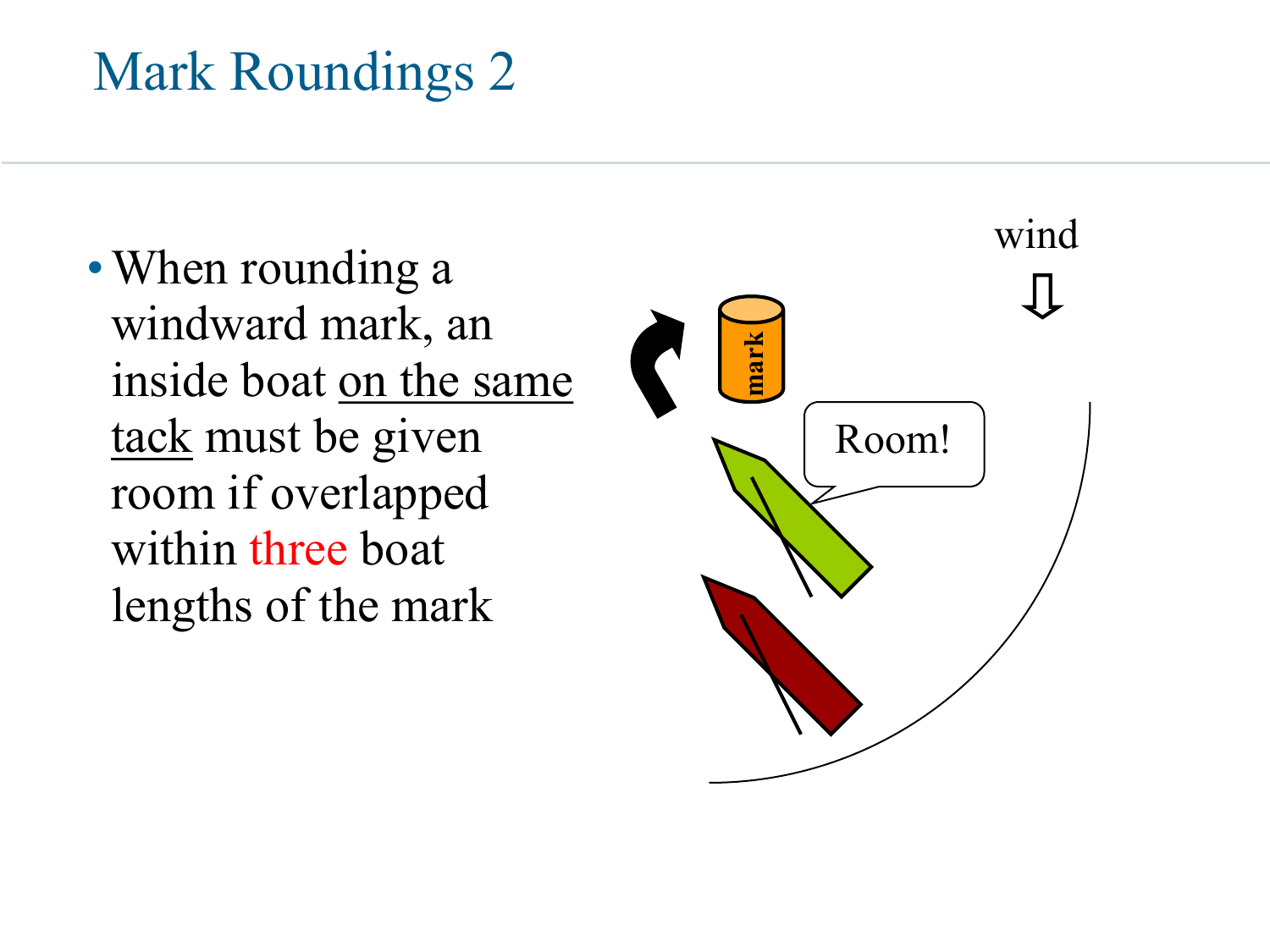• When rounding a leeward mark, an inside boat (if overlapped within three boat lengths of the mark) must always be given room

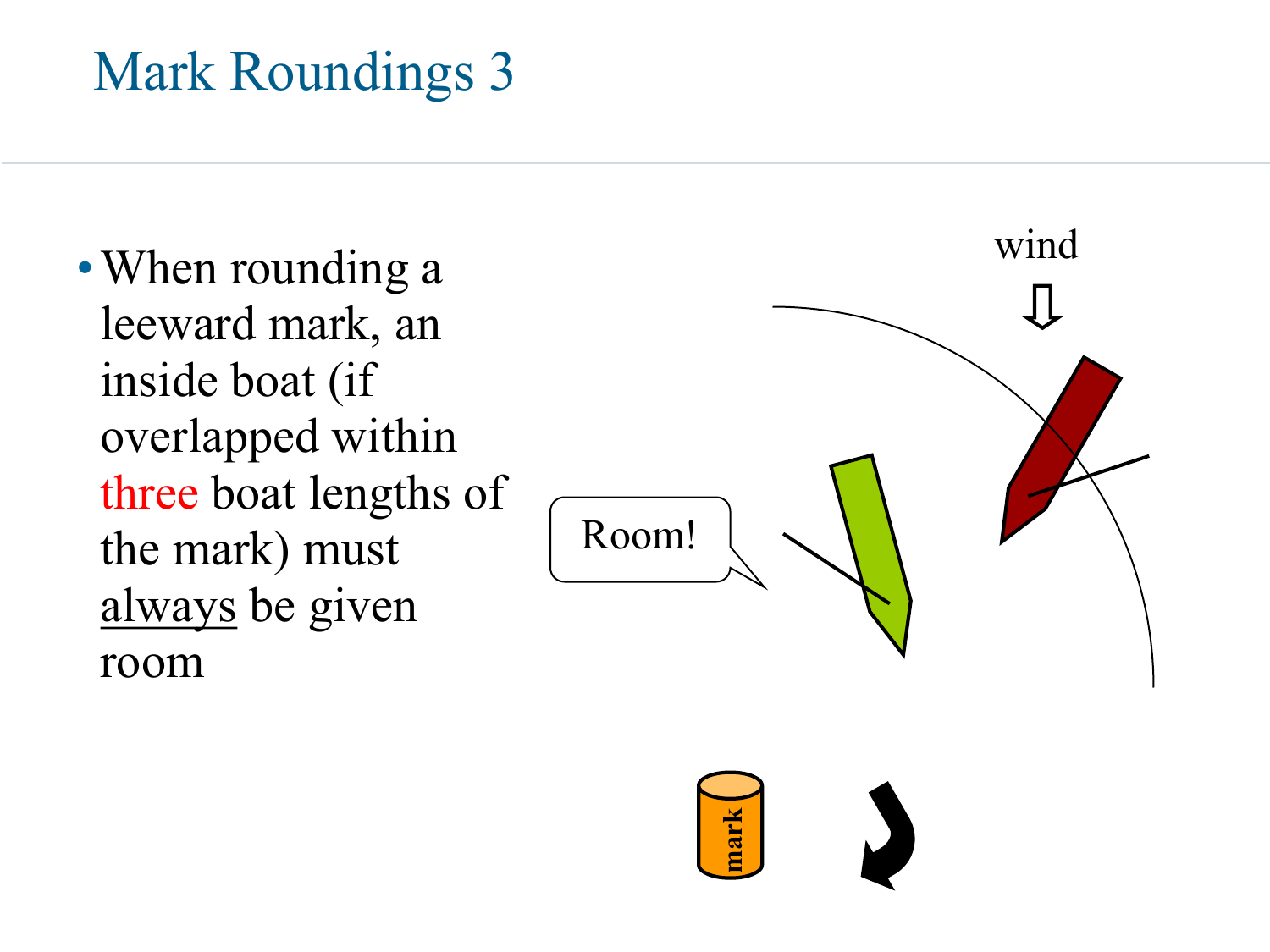•An inside boat is not entitled to room at a start mark

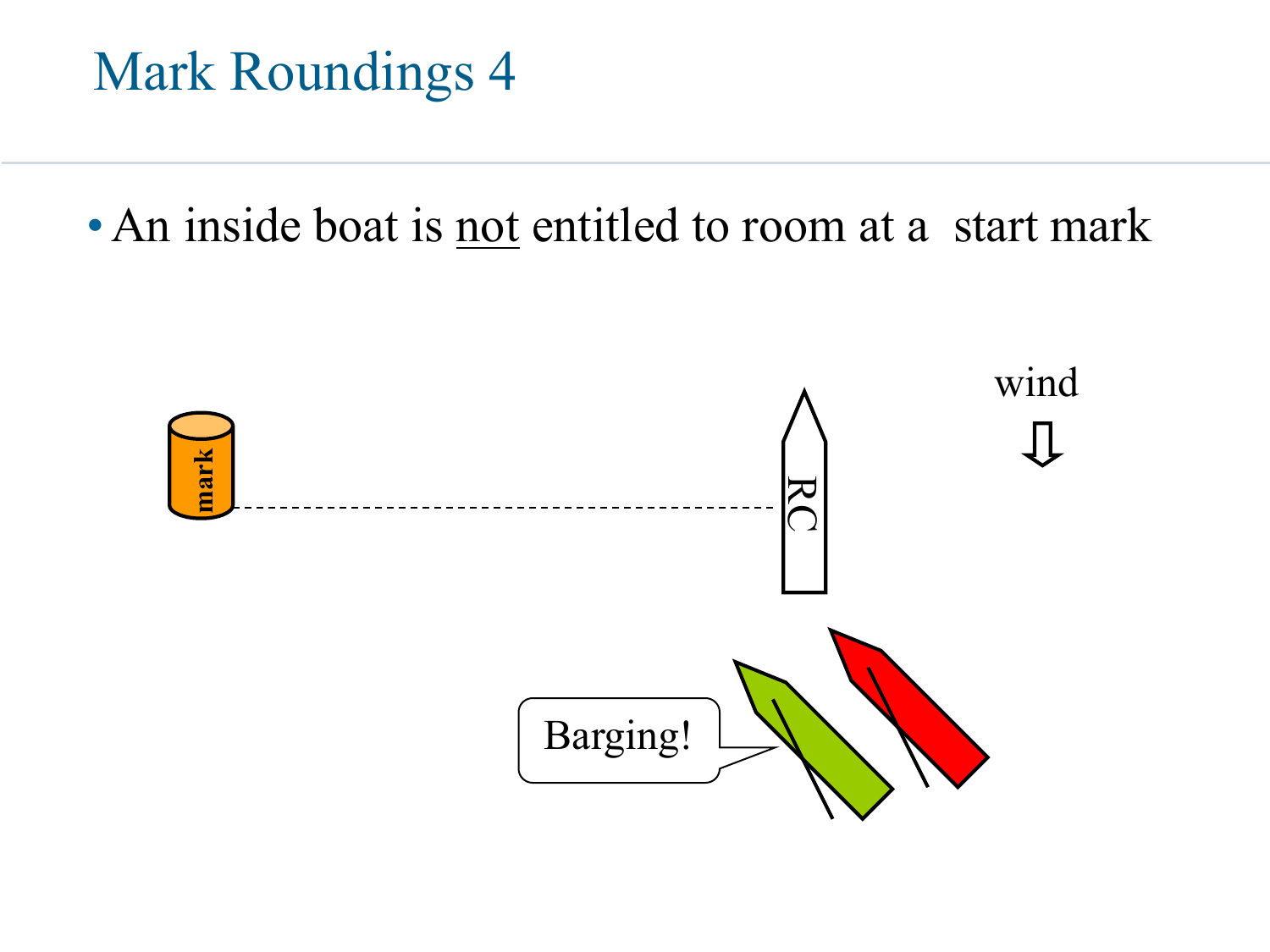### Mark Roundings 5 (Over Early)

• A boat that is over early loses all rights to the boats that started properly. In this situation, the red boat should ease the sails to slow down until clear to turn.

wind

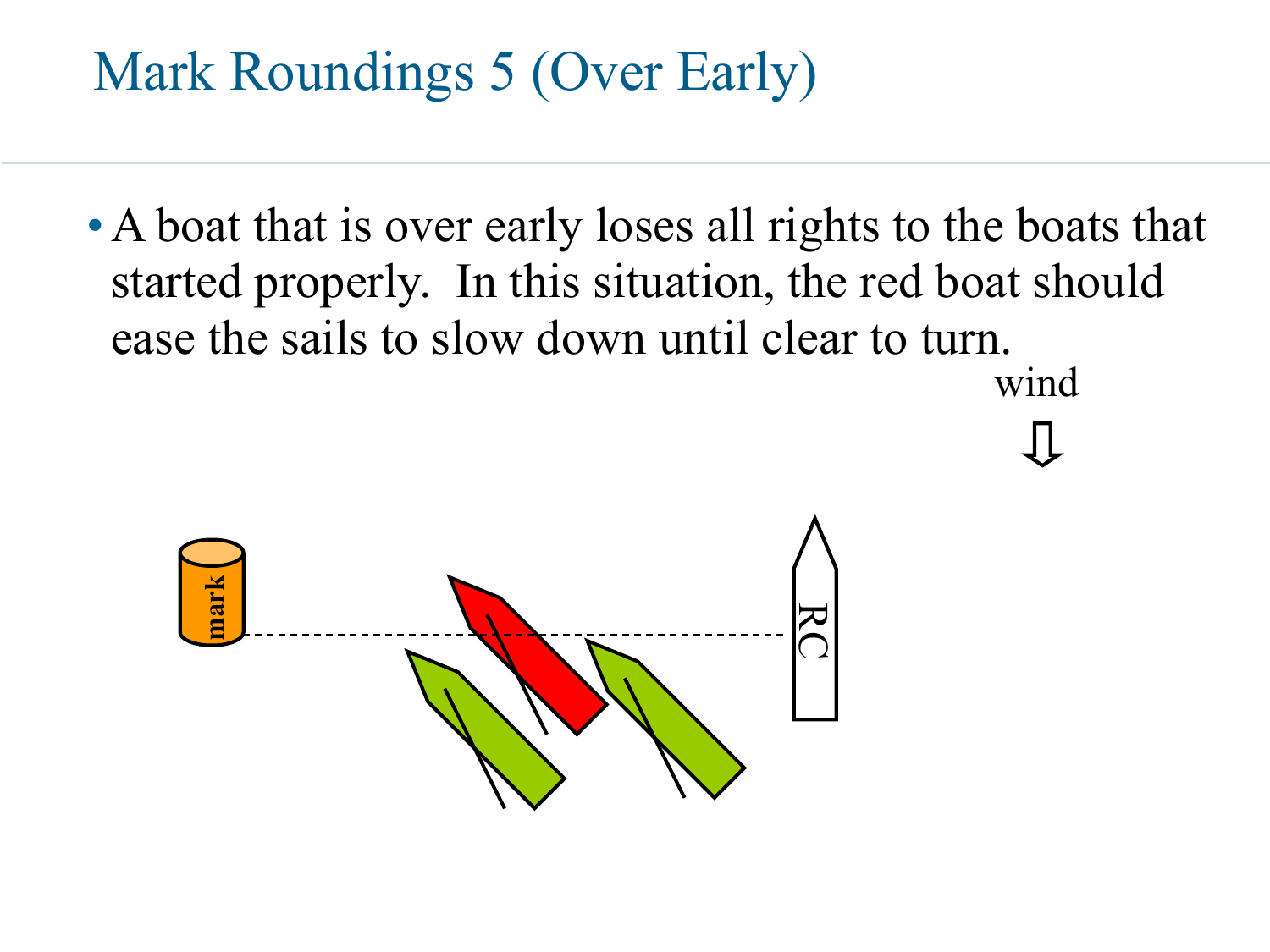## Big Things to Remember

- Starboard has right of way over port—this rule takes care of 90% of problems
- When in doubt, keep clear of other boats (you are never in the right if there is a major collision!)
- We all have to take a penalty ever now and then
- •HAVE FUN!!!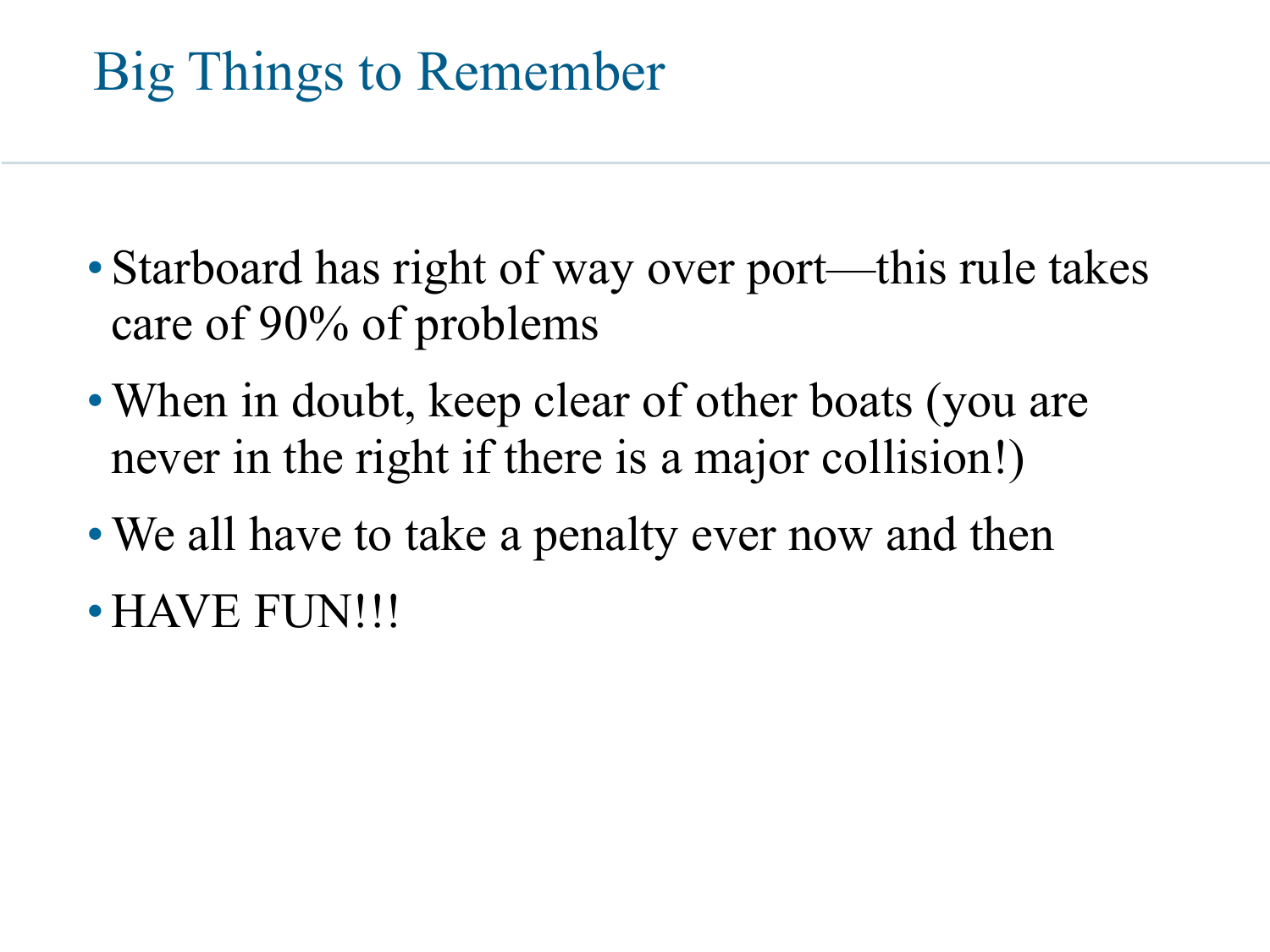#### Common Sailing Instructions (Handouts)

- Governing Rules
- •Radio
- Schedule of Races
- •Division Identifiers
- Courses
	- Know them before you go out
	- Find out how they are announced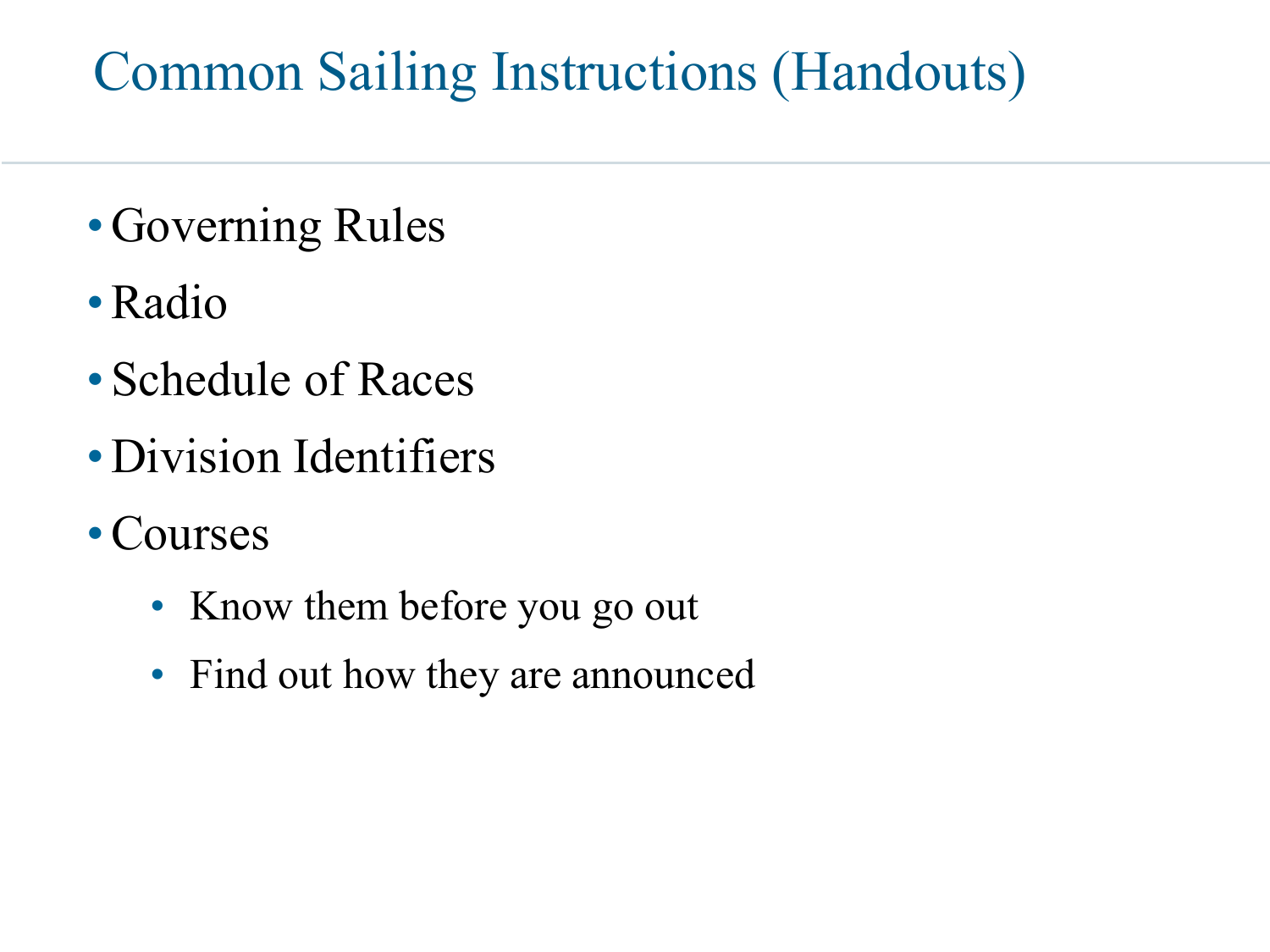#### Common Sailing Instructions (Handouts)

- Start and Finish Signals
	- Start order
	- Timing the flags
	- Keep clear until it is your start
- Postponement Rules (Two horns, go home)
- Recall (hear your boat, start again)
- Shorten Course
- •Time Limit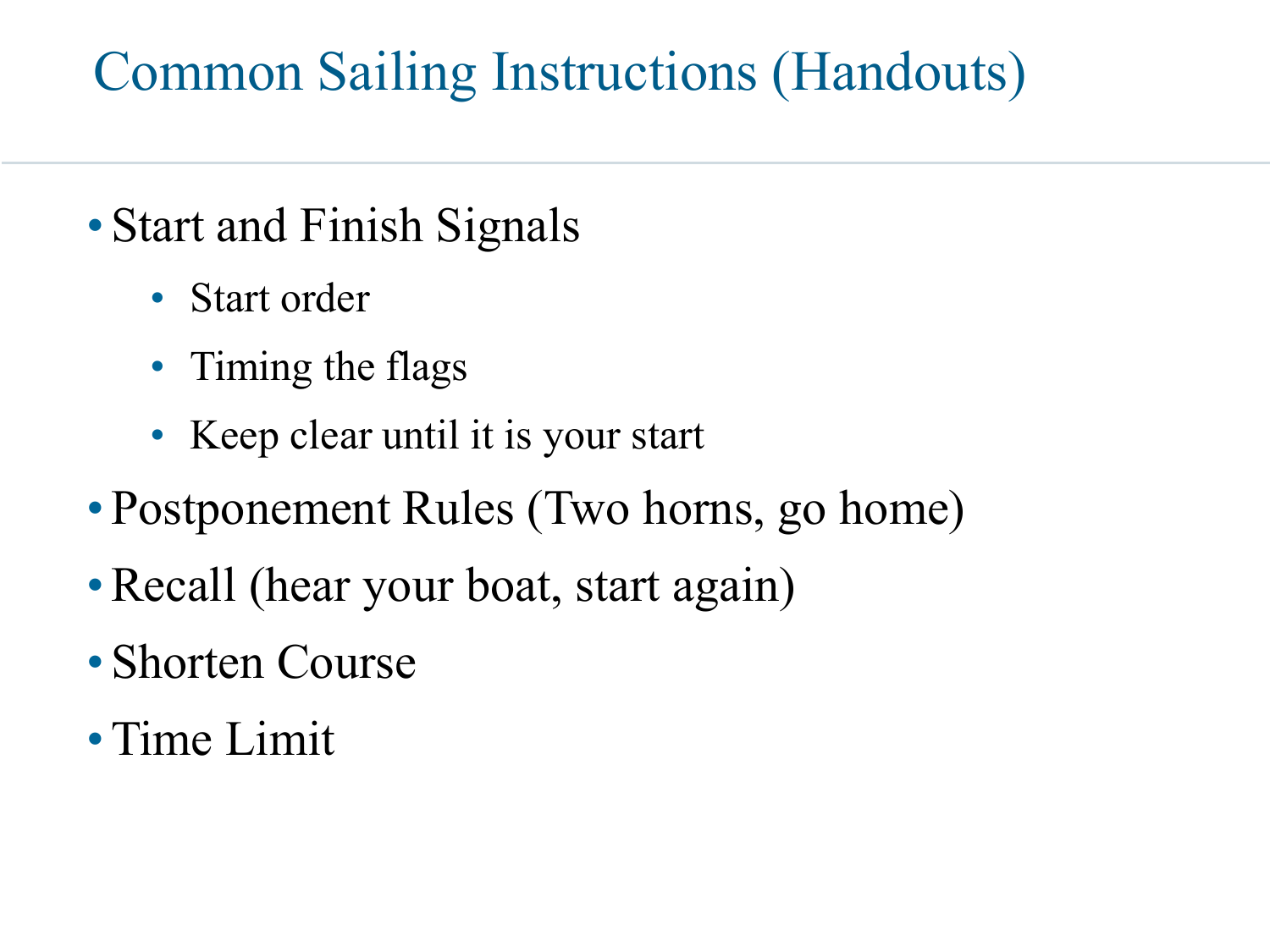#### Common Sailing Instructions (Handouts)

- •Abandonment
- Protests and Penalties
	- Know the penalties before you need to take one
	- When in doubt, protest. You can always withdraw it later
- Scoring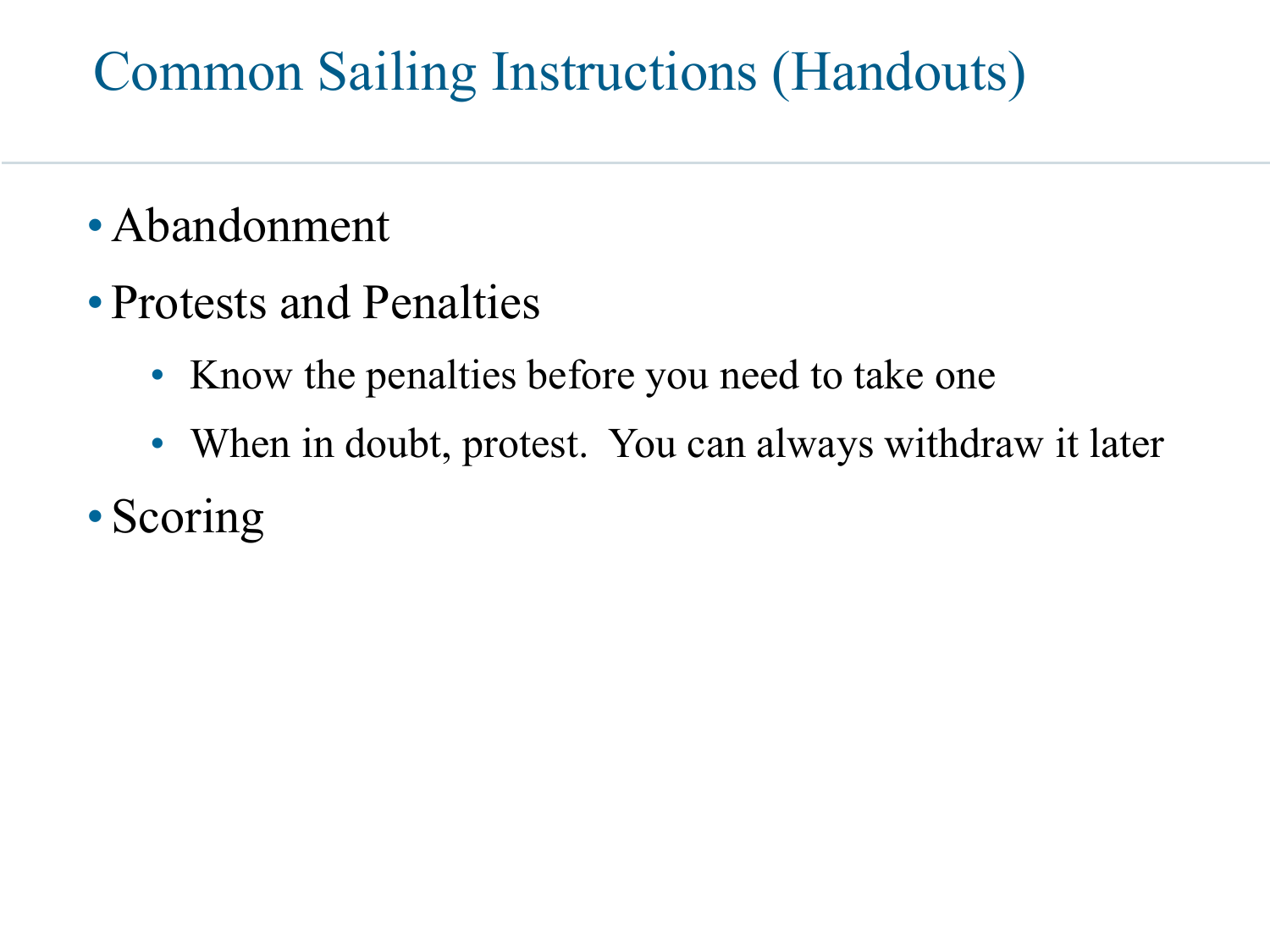## Tips for Beginners

- Take it easy at the start
- Know the course selections
	- Study the race area before heading out
	- Ask another boat if you are confused (stay off radio)
	- Cruise around the buoys for practice
- •Expect to finish far behind, racing takes time to learn
- Keep a log and write down ways to improve
- You can always crew if not ready to race yourself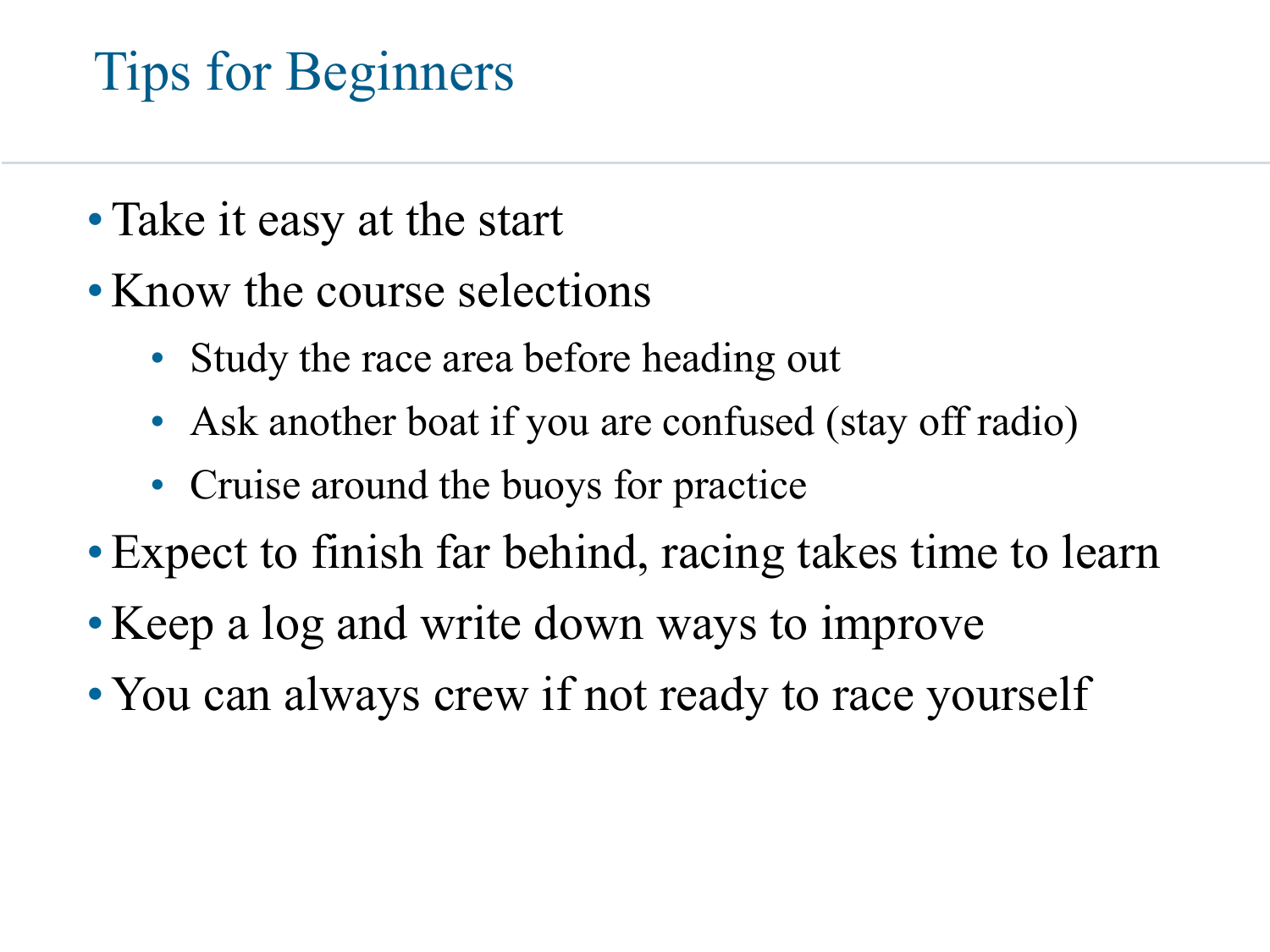#### Items to have onboard

- Working VHF radio that can be heard from the cockpit
- Safety Equipment Life jackets, horns, flares, etc.
- Navigation charts, GPS
- Race Instructions with course listing
- •Rule book
- Binoculars